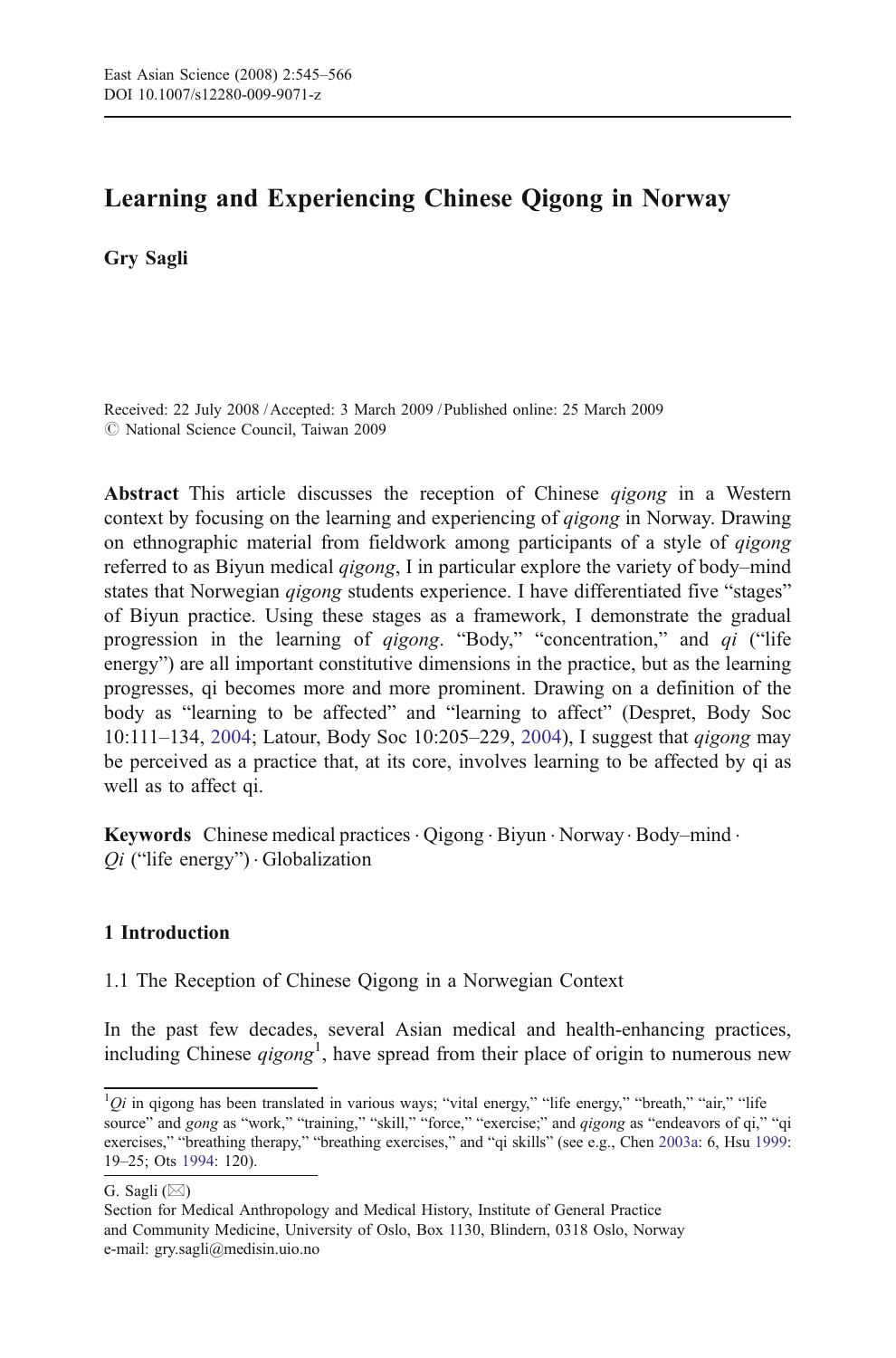localities all over the globe (Alter [2005;](#page-19-0) Hsu and Høg [2002](#page-20-0)). This article concerns ways in which the globalization of qigong unfolds in Norway. By focusing on the processes of learning qigong, I shall explore different stages that qigong students in Norway experience in the course of qigong training.

Qigong is a modern construct (Chen [2003a,](#page-19-0) [b;](#page-19-0) Frank [2004;](#page-20-0) Hsu [1999](#page-20-0); Miura [1989;](#page-21-0) Ots [1994](#page-21-0); Palmer [2007](#page-21-0); Penny [1993](#page-21-0); Perry [2001](#page-21-0); Xu [1999\)](#page-21-0),<sup>2</sup> but many of the methods that today are recognized as qigong are derived from age-old Chinese traditions; most notably, Daoist longevity and immortality techniques, Buddhist meditations, life-cultivation arts (*yangsheng*), medicine, and forms of the martial arts (e.g., taijiquan) (Despeux [1989](#page-20-0), [2005;](#page-20-0) Engelhardt [2000;](#page-20-0) Frank [2006;](#page-20-0) Harper [1998;](#page-20-0) Kohn [1989](#page-20-0), [2000,](#page-20-0) [2006,](#page-20-0) [2007](#page-20-0); Lo [2001](#page-20-0); Robinet [1997;](#page-21-0) Saso [1995](#page-21-0); Schipper [1993;](#page-21-0) Wile [1996](#page-21-0)). This origin of qigong practices is reflected in the way qigong in China is associated with understandings of the body–mind that diverge radically from assumptions normally taken for granted in Western societies. Moreover, qigong involves body movements and postures that are different from those known from conventional body practices popular in the West. This raises questions concerning how qigong is understood and practiced when established in new cultural settings. How is qigong taught and experienced when practiced in places outside China?

Reflecting its popularity in the West, the growing number of sociocultural studies focusing on Chinese therapies outside China primarily examine acupuncture (e.g., Barnes [1998](#page-19-0), [2003](#page-19-0), [2005](#page-19-0); Bivins [2000](#page-19-0); Frank and Stollberg [2004;](#page-20-0) Sagli [2003](#page-21-0)). Only a small number of sociocultural studies investigate qigong (Busby [1996](#page-19-0); Chen [2003a](#page-19-0); Kerr [2002](#page-20-0); Komjathy [2006](#page-20-0); Siegler [2006\)](#page-21-0). The processes involved in the learning of qigong have not been the focus of interest in any of these studies.

To address the issue of learning and experiencing qigong in a Western context, I shall draw on ethnographic material generated by participant observation in groups of qigong practitioners in Norway and by the interviewing of participants in these groups.<sup>3</sup> These practitioners engage in a style of qigong referred to as Biyun medical

<sup>&</sup>lt;sup>2</sup> Qigong, as analysed in recent studies, is a modern phenomenon, an invented tradition and a social movement growing out of political and social circumstances particular to China after the establishing of the People's Republic in 1949. In the 1950s and 1960s, qigong was institutionalized as a therapeutic practice in state medical and rehabilitation institutions, primarily in institutions for cadres of the Chinese Communist Party. When qigong reemerged, after being officially banned during the Cultural Revolution (1966–1976), it was, however, not primarily a practice confined to medical institutions but had been taken up by popular mass movements in parks, on sports grounds, and at other public places. Charismatic qigong healers and masters became tremendously popular and built organizations with many followers. In the 1990s, changes in state policy towards qigong led to a decline in the popularity of qigong. The crackdown on Falungong (Falungong being a practice with its origins in qigong) in May 1999 had a negative impact on the whole qigong movement in China (Chen [2003a](#page-19-0), [b;](#page-19-0) Frank [2004;](#page-20-0) Hsu [1999;](#page-20-0) Miura [1989;](#page-21-0) Ots [1994](#page-21-0); Palmer [2003,](#page-21-0) [2007](#page-21-0); Penny [2003](#page-21-0); Perry [2001;](#page-21-0) Xu [1999\)](#page-21-0).

<sup>&</sup>lt;sup>3</sup> The data presented in this article are based on fieldwork that constituted part of a post-doctoral research project "New Strategies of Coping: A Qualitative Study of Strategies of Coping and Patients' Experiences of Alternative Medicine" currently in progress at the University of Oslo (2006–2009). Data were not gathered specifically for the purpose of this article. In the research period, I attended most of the Biyun qigong courses taught by the originator of the Biyun system, qigong master Fan Xiulan. I also participated in weekly training sessions run by Norwegian Biyun instructors for senior citizens and for persons with rheumatism. In addition, I attended weekend courses and monthly come-together sessions organized by the leader of the Biyun association in Norway.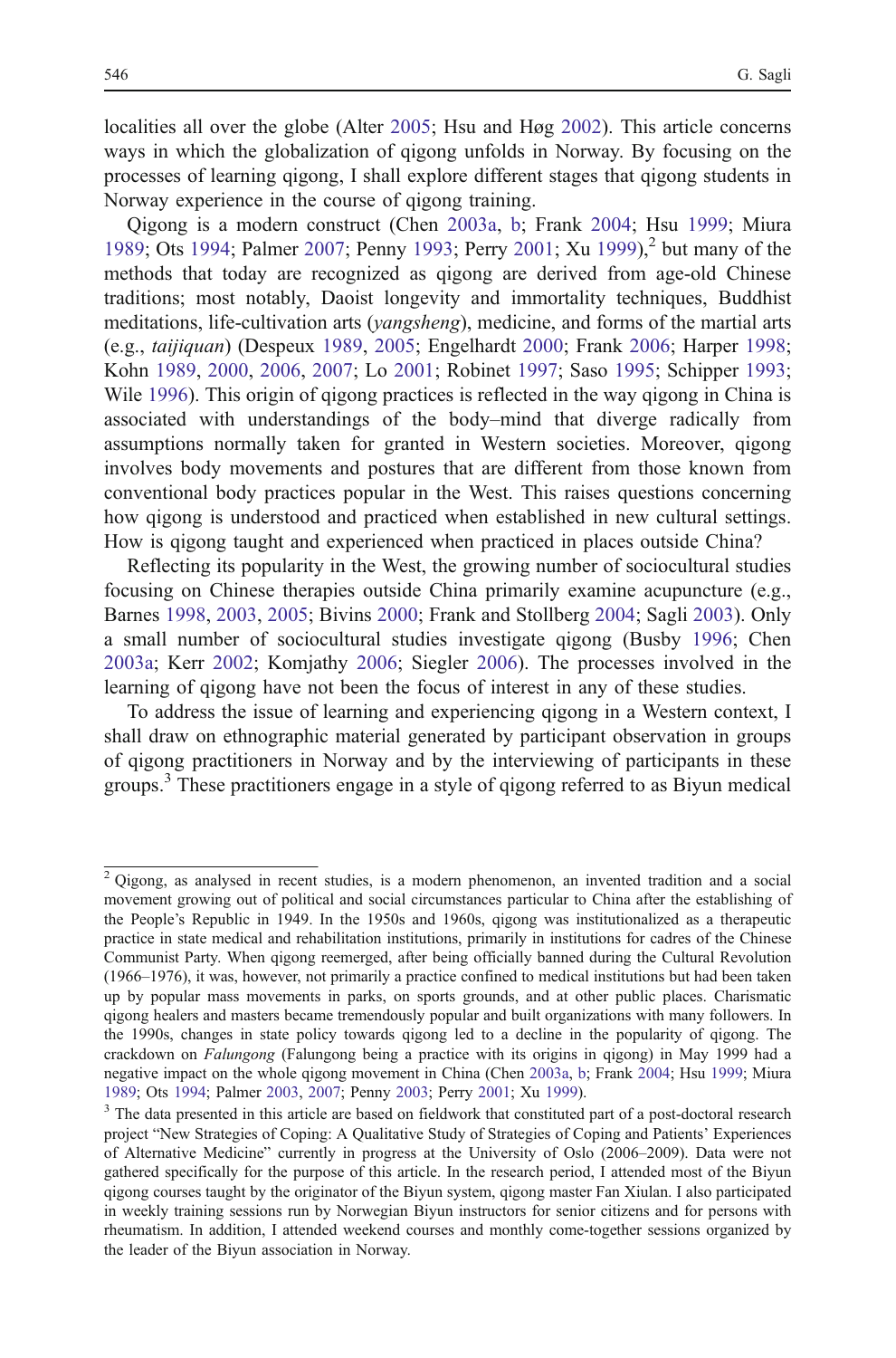qigong.<sup>4</sup> Biyun activities are arranged in many places outside China, in Germany, the USA, and Brazil, but Biyun has become particularly well-known in Scandinavia.

"Chinese medicine views human beings holistically; a patient is treated from an overall—body and soul—perspective," a Scandinavian head instructor explains about Biyun (Nygren [2008:](#page-21-0) 1).<sup>5</sup> By highlighting a holistic body–soul (mind)<sup>6</sup> point of view, the instructor is indicating that, in this respect, qigong represents a preferable alternative to biomedicine, where body, mind, and soul are seen as dimensions of the human that can be treated separately.<sup>7</sup> In Norway, public hospitals and health care services are predominately based on biomedical conceptions and practices (Larsen [1996\)](#page-20-0). Settings outside these institutions tend to be less influenced by biomedical standards. In Norway, as in England, Japan, Taiwan, and the USA, qigong activities, including Biyun, are practiced outside public health care (Busby [1996;](#page-19-0) Chen [2003a;](#page-19-0) Siegler [2006\)](#page-21-0).

The participants' emphasis on Biyun as a holistic practice calls for inquiries into the particularities of this form of holism. What are the specific body–mind states established in the process of learning and experiencing qigong in a Norwegian context? How does the body–mind unity of Biyun qigong feature in Biyun practice? What categories are used in the instructions and communication concerning qigong movements and postures? These are the questions my analysis will concentrate on.

## 1.2 Learning Through Five Stages of Body–Mind States

Biyun qigong is organized into several programs, from the basic to the more advanced. Based on fieldwork experiences, I suggest that, in the process of learning

<sup>4</sup> Biyun participants consider Biyun a medical form of qigong and one of the four main branches of Chinese medicine [together with acupuncture, herbs, and massage (tuina)]. For accounts of traditional Chinese medicine within the context of the People's Republic of China, see, e.g., Farquhar [\(1994](#page-20-0)), Hsu ([1999\)](#page-20-0), Scheid ([2002](#page-21-0)), and Zhang [\(2007](#page-21-0)). Traditional Chinese medicine, with TCM as the officially approved translation, is a term used from 1955 to label the revised, modernized forms of indigenous Chinese medicines promoted by the Chinese Communist Party (Hsu [1999;](#page-20-0) Taylor [2005\)](#page-21-0).

<sup>&</sup>lt;sup>5</sup> Studies on Chinese medicine and gigong in China show that these practices employ many concepts that differentiate between bodily and spiritual dimensions of humanity (e.g., Ishida [1989;](#page-20-0) Ots [1994](#page-21-0); Hsu [1999](#page-20-0); Kohn [2006](#page-20-0)). This information was not referred to in Biyun contexts.

<sup>6</sup> In this article, I use the term body–mind when I write from the perspective of the author as analyzer. I use body–mind in a nondualistic, broad sense, including a wide range of dimensions commonly referred to as, e.g., physical, material, somatic, psychic, mental, emotional, sensational, and spiritual. I use body– mind in a manner that corresponds roughly to terms in common use in contemporary medical anthropology, e.g., "mindful body" (Scheper-Hughes and Lock [1987](#page-21-0)) and "embodiment" (Csordas [1990\)](#page-19-0). When I refer to the Biyun informants' viewpoints, I introduce the terminology used by them. In Norwegian, the expression kropp og sjel (translated into English as "body and soul" by the Scandinavian Biyun instructor) encompasses both the meanings "body and soul" and "body and mind," and it also includes "emotions" and "feelings." The Norwegian term *sjelelig*—from sjel ("soul")—means "mental," "spiritual," and "emotional."

 $<sup>7</sup>$  As is widely recognized, biomedicine, influenced by Cartesian dualism, tends to treat human afflictions</sup> as either "in the body" or "in the mind" (Scheper-Hughes and Lock [1987](#page-21-0): 9), although within biomedicine, there are also divisions with practitioners who promote more holistic oriented models, such as the biopsychosocial model promoted by many general practitioners (Engel [1977](#page-20-0)), as well as models advocated in other forms of psychosomatic medicine. Biomedicine does not treat the soul or any spiritual dimensions. These dimensions are considered as belonging to the domains of the church or other religious communities.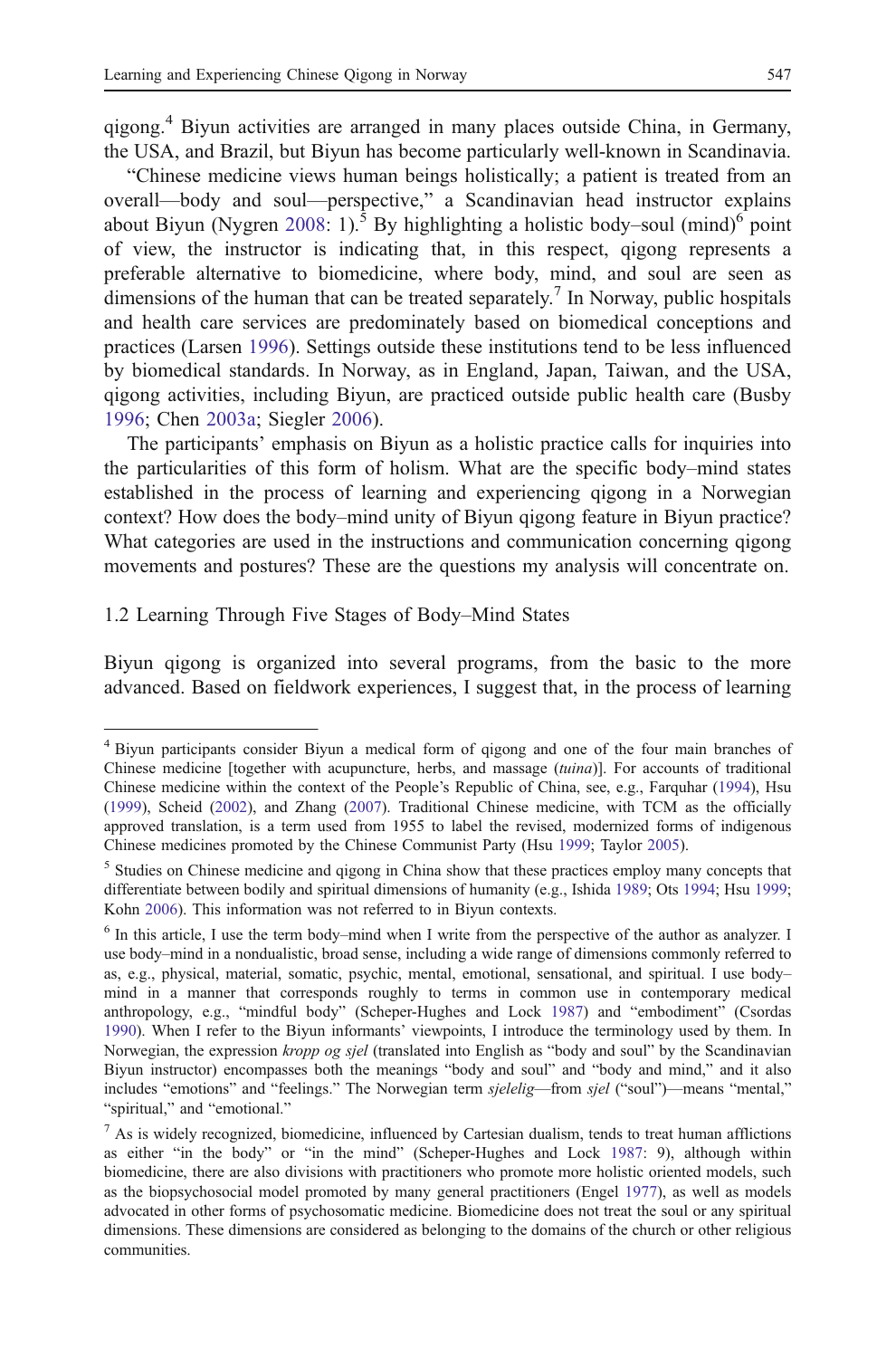and practicing Biyun qigong, the participants experience five "stages" of different body–mind states. I use "stage" as the designation for a qigong sequence characterized by a set of constitutive dimensions.<sup>8</sup> I have labeled each stage according to the specific dimensions in focus in the instructions of the qigong exercises in each sequence; (1) "body movements"; (2) "body movements with concentration"; (3) "body movements, concentration, and qi ("life energy")<sup>9</sup>; (4) "qi and body movements without concentration"; and (5) "body in stillness and moving qi." It should perhaps be stressed that I use these "five stages" as an analytical scheme.<sup>10</sup> According to my understanding, the progression of the five stages mirrors roughly the structure of the Biyun system, although the stages do not coincide exactly with any of the specific programs.

By demonstrating the gradual progression through different stages in the learning of qigong, I wish to contribute to an understanding of how this foreign, and in some respects strange and exotic, practice becomes acceptable and meaningful to those who practice it in the West. At the same time, I aim to demonstrate how, within this practice, there are opportunities for the creation of a variety of different body–mind states.

Some of the qigong stages open up experiences unfamiliar to qigong beginners; others are more familiar. While body and concentration serve as bridges to what is well-known, it is qi that first and foremost presents itself as new and different. However, qi in qigong is apparently not something one can get to know simply by being told what it is. Rather, qi is something that is cultivated into being. Inspired by Despret's ([2004\)](#page-20-0) and Latour's ([2004\)](#page-20-0) discussions of the body as "learning to be affected" and "learning to affect," I have in the description of the five stages aimed to demonstrate how learning qigong may be perceived as a practice that, at its core, involves learning to be affected by qi, as well as learning to affect qi.

#### 1.3 The Body that Learns to be Affected and Learns to Affect

"Learning to be affected" and "learning to affect"—"affected" in the meaning being effectuated, moved, put into motion by other entities (humans or nonhumans)—has, in recent scholarship, most notably by Despret ([2004\)](#page-20-0) and Latour ([2004\)](#page-20-0), been suggested as a useful understanding of what it means to have a body. Despret argues that this definition "enables us to overcome the distribution between bodies and minds, world and bodies, world and consciousness" ([2004:](#page-20-0)

<sup>&</sup>lt;sup>8</sup> When there is a marked shift in constitutive dimensions in the practice, I call this a new stage. A shift is sometimes due to the fact that some dimensions are added or are not focused on anymore, or that some dimensions move more into the foreground or the background. Some stages are indeed more dominant in some programs than others, but there are also back and forth movements between the stages in most programs.

<sup>9</sup> In Biyun circles, "life energy," "life force," and "vital energy" are the most common translations of qi. "Breath," "vital force," "energy," "vapour," "spirit," "material force," "matter energy," and "pneuma" are among the numerous translations that have been tried as Western translations for qi.

<sup>&</sup>lt;sup>10</sup> Part of the content of some stages corresponds roughly to what other authors have categorized as "techniques," "forms," "styles," or "methods" of qigong [e.g. *jinggong, donggong*, or "spontaneousqigong" (Ots [1994;](#page-21-0) Palmer [2007](#page-21-0): 5)]. I use "stage" as I want to emphasize the progression of the qigong learning process and the role of each of the stages in this process.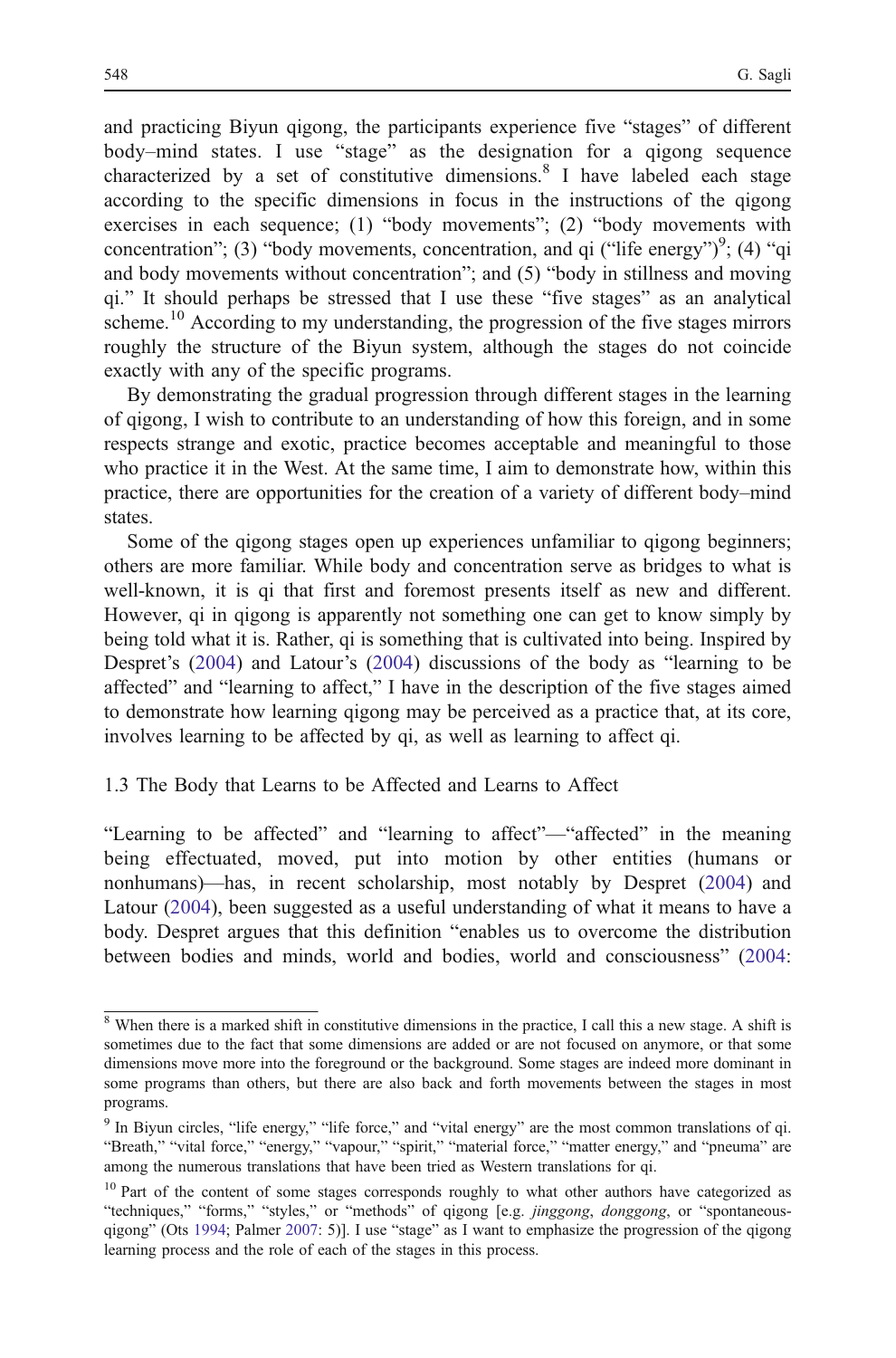$127$ ).<sup>11</sup> Latour claims that, equipped with this definition, one is not obliged to define an essence, a substance (what the body is by nature), but rather "an interface, that becomes more and more describable as it learns to be affected by more and more elements" (Latour [2004:](#page-20-0) 206). I suggest that it is fruitful to see the practice of learning qigong in the light of the insights learned from Despret's and Latour's discussions. How body parts, qi, and concentration are differently engaged in the various stages of learning qigong, illustrates well, I claim, the ambiguous positions between subject and object, subjectivity and objectivity, body and mind, while learning qigong.

To explain what "learning to be affected" could mean, Latour uses as an example the training of "noses" for the perfume industry through the use of odor kits. He explains that "The odour kit is made of series of sharply distinct pure fragrances arranged in such a way that one can go from sharpest to the smallest contrast" (Latour [2004:](#page-20-0) 206). Through the training session, the dumb nose ends up becoming a "nose," that is, someone able to discriminate more and more subtle differences. In this process, "body parts are progressively acquired at the same time as 'world counter-parts' are being registered in a new way" (Latour [2004:](#page-20-0) 207). The kit itself "although it is not part of the body as traditionally defined, it certainly is part of the body understood as 'training to be affected' " (Latour [2004](#page-20-0): 207). Similarly, as I shall show, the body in qigong is a body that progressively acquires new dimensions and, in particular, learns to be affected by qi and to affect qi.

Trust and interest, authority and expectations are central elements in Despret's and Latour's analysis of these practices that involve learning to be affected and to affect. Despret, using Gregory Bateson's definition of authority, explains that, in this context, "a person is said to have authority when anyone who is under the influence of that authority does everything possible to make whatever this person says to be true" (Despret [2004:](#page-20-0) 118). This implies that, in the case of learning to be a nose, the students were able to obtain results that confirmed their expectations because it mattered to them that what the teacher took to be true was true. In a relationship characterized by authority, the teachers and pupils demonstrated what Despret calls a "preference for agreement"; a "will to achieve what was expected from each of them at different levels" (Despret [2004:](#page-20-0) 119). Similarly, I argue, when learning qigong in Norway, the relationship between the qigong students and the Biyun qigong master, and also other Biyun instructors, is characterized by trust and interest, expectations and authority. In this perspective, the qigong master and instructors authorize the students to become competent practitioners of qigong. The students, vice versa, authorize the qigong master and instructors to be qigong experts and capable of teaching this practice.

## 2 Biyun Qigong in Norway

2.1 The Prime Authority: Qigong Grand Master and Chinese Medicine Doctor Fan Xiulan

Before turning to the analysis of the actual practicing of the Biyun qigong exercises, I shall introduce selected contextual data concerning Biyun. In particular, I shall

<sup>&</sup>lt;sup>11</sup> According to Despret, this definition of the body draws on William James' theory of emotions (Despret [2004:](#page-20-0) 127).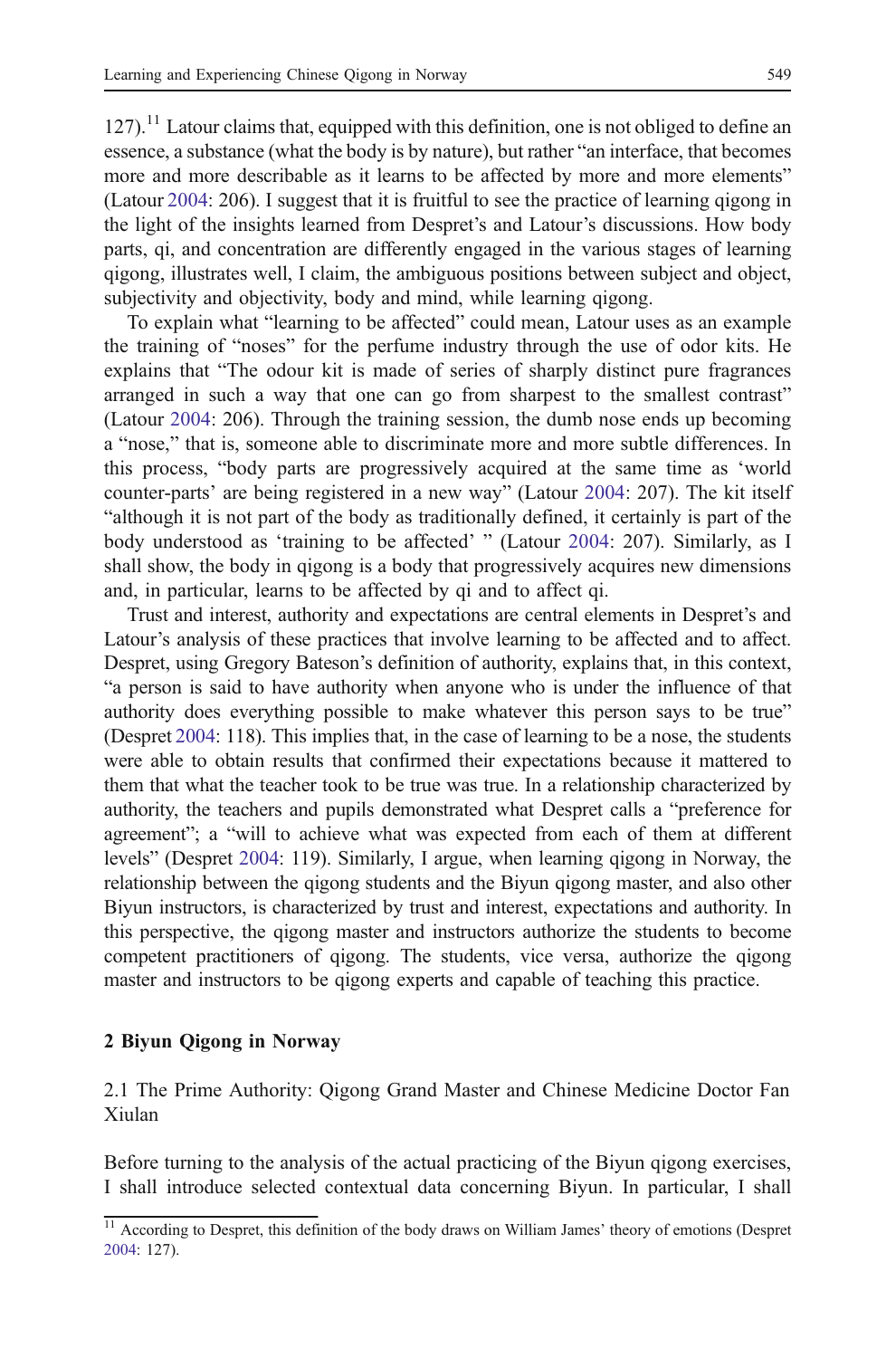focus on material that demonstrates examples of authority as established in Biyun contexts. The information I shall present is data that are circulating in Biyun circles. It is transmitted as books, course material, and oral presentations from instructors to students (e.g., Fan [2004,](#page-20-0) [2008](#page-20-0)). It is therefore reasonable to assume that the images of Biyun intrinsic in this information shape the students' expectations of Biyun.

The history of Biyun in Scandinavia stems from a contact established in the early 1990s between Scandinavians and the originator of Biyun qigong, Fan Xiulan. Fan has since then visited Scandinavia and taught qigong courses at least twice a year, resulting in the establishment of Biyun associations and Biyun teaching organizations. More than 90,000 persons—almost 1% of the Swedish population—have attended Biyun qigong courses in Sweden, and more than 600 Biyun instructors have been educated (Fan [2008;](#page-20-0) Jouper et al. [2006:](#page-20-0) 951).<sup>12</sup>

Biyun courses with Scandinavian instructors were arranged in Norway from 1997. The first course with Fan in Norway was arranged in 2001. The Biyun Association in Norway was thereupon established in 2003. Forms of Chinese health exercises were established in Norway already in the beginning of the 1980s, so Biyun was far from being the first qigong style established in Norway.<sup>13</sup> The number of Biyun participants in Norway is, however, steadily increasing. Today, there are more than 45 Norwegian Biyun instructors. The leader of the Biyun Association in Norway estimates that 6,000–7,000 persons have attended her courses, while in addition, there are all those who have attended courses led by other instructors.<sup>14</sup> The reputation of Biyun as a highly popular method is likely to contribute to the legitimacy of Biyun qigong.

However, with regard to authority, it is first and foremost Fan Xiulan (born 1947) and the narratives concerning her life and capabilities that need to be mentioned. Fan Xiulan, commonly entitled "Master" or "Grand Master Fan" by her students, holds a position as the unquestionable authority with respect to all Biyun activities. Biyun instructors in Norway turn to her statements and instructions as the major source of knowledge for questions of all kinds concerning Biyun and everything Chinese.

By attending Biyun courses or reading the books presenting Biyun, qigong students get to know master Fan as a most remarkable person with extraordinary capabilities (Fan [2004,](#page-20-0) [2008](#page-20-0); Nygren [2008\)](#page-21-0). Firstly, Fan holds formal qualifications and positions that are associated with credibility. Fan Xiulan is introduced as an authorized qigong master and doctor of traditional Chinese medicine (TCM), a member of the board of the World Academic Society of Medical Qi Gong, and vice general-secretary of the Chinese Academic Society of Medical Qi Gong.

<sup>&</sup>lt;sup>12</sup> Sweden has been the Biyun center in Scandinavia; the Swedish Green Dragon Association for traditional Chinese medicine was established already in 1992 and the Biyun School in 1995.

<sup>&</sup>lt;sup>13</sup> The exact number of qigong practitioners in Norway is not known. Qigong has not yet been a category in surveys conducted in Norway.

<sup>&</sup>lt;sup>14</sup> Norway's population numbers about 4.7 million, while Sweden has a population of over 9.2 million. The Biyun association in Norway has no centre of its own. The activities take place at different rented localities. The courses and training sessions I have attended were arranged in a variety of localities; community centres, after-school activity rooms, a church communion center, and a private holistic health care centre.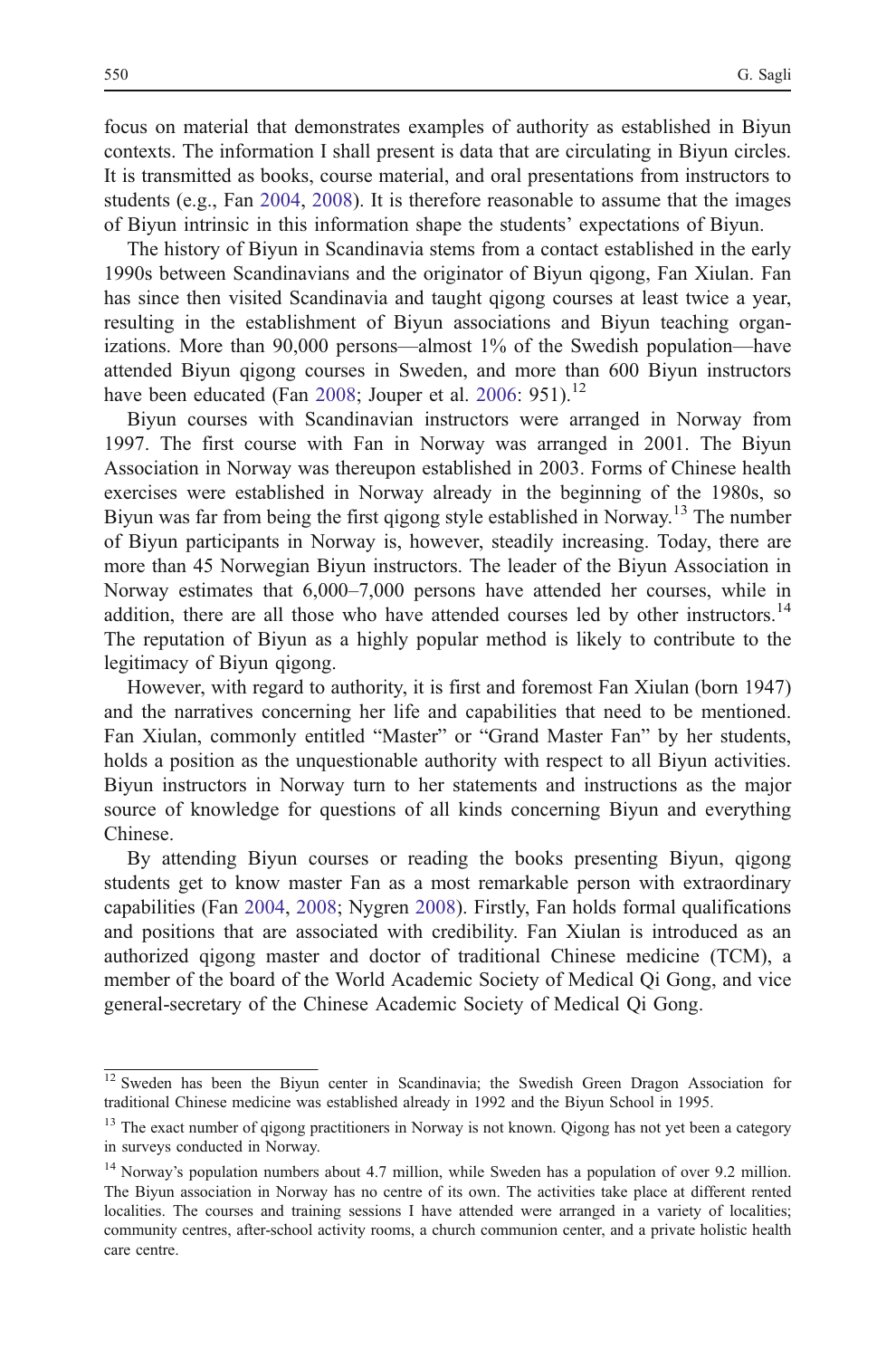But even more so, Fan's life story creates a picture of her as special. The qigong students learn that she as a young child was taught qigong exercises that had been secretly transmitted within her family of medical practitioners. She experienced a turning point at the age of 30, when she was able to cure herself with qigong from a disease doctors had told her was fatal. Shortly after, she discovered that she had the ability to heal other persons by the laying on of hands and by the emission of qi, in addition to other extraordinary capabilities. She devoted her life to the practicing and teaching of qigong. To deepen her understanding of qigong, she studied for a period under an abbot at the famous temple for martial arts and Chan Buddhism, Shaolin Temple. Later, Fan supplemented her qigong knowledge with classes in acupuncture, massage, and herbs. Biyun qigong combines the methods Fan learned as a child with the knowledge she later acquired of TCM. Fan underlines its ethical foundation as a characteristic of Biyun and attributes Biyun's emphasis on "ethical consciousnesses" to the teaching of the abbot who was her mentor at the Shaolin Temple.

The name Biyun ("azure blue clouds") comes from the name of a Buddhist temple just outside Beijing. The temple is located in the neighborhood of a rehabilitation center for elderly persons that Fan Xiulan set up in 1985. According to her, Biyun was suggested as a name for her method by Dr. Cui Yueli, who at the time was the minister of health, and whom she had successfully treated.<sup>15</sup> The story of minister Cui is only one example of numerous stories of successful treatments, stories that master Fan, as well as the Scandinavian instructors of Biyun, tell their qigong students in Norway in order to account for both Biyun's reputation as a powerful healing method and Fan's extraordinary capabilities.<sup>16</sup>

2.2 Biyun Medical Qigong: Presented as a Healing Method Anchored in Chinese Traditions

The majority of Biyun participants are recruited through networks of family, friends, and colleagues. Most are female.<sup>17</sup> The composition of the Biyun groups often reflects the fact that the participants were recruited from certain milieus (e.g., a place

<sup>&</sup>lt;sup>15</sup> Cui Yueli is known as a person who has greatly contributed to the prestige of TCM and medical qigong, both in China and internationally (Scheid [2002:](#page-21-0) 92).

<sup>&</sup>lt;sup>16</sup> The life story of Fan Xiulan, extraordinary as it is when presented in a Norwegian context, nevertheless shares many of the characteristics that are seen as typical for the biographies of the thousands of Chinese qigong grandmasters in China who "came out of the mountains" (chushan) in the 1980s and 1990s and who struggled to be recognized and accepted by the public (Palmer [2007:](#page-21-0) 86–101).

<sup>&</sup>lt;sup>17</sup> This corresponds to findings from a study among Biyun participants in Sweden (Jouper et al. [2006\)](#page-20-0). The sociodemographic profile of participants of qigong courses in Norway has not been surveyed. The study from Sweden examined sociodemographic data concerning members of the Green Dragon (the Swedish Biyun Association). In this study, a total of 372 (33%) of the Green Dragon members were randomly selected and a questionnaire was mailed to them. Two hundred fifty three (68%) responded; 38 men and 215 women. The average age in the groups of responders was 58years. The majority lived with a partner (67%) and had a university degree (57%). Forty four percent were employed; 45% had retired; and 11% were students, job seekers, or working at home. On average, the qigong exercises were very physically active. The total exercise time for this group was 6h and 5min per week (including 2h and 39min with qigong). In total, 77 of the 253 were Biyun instructors.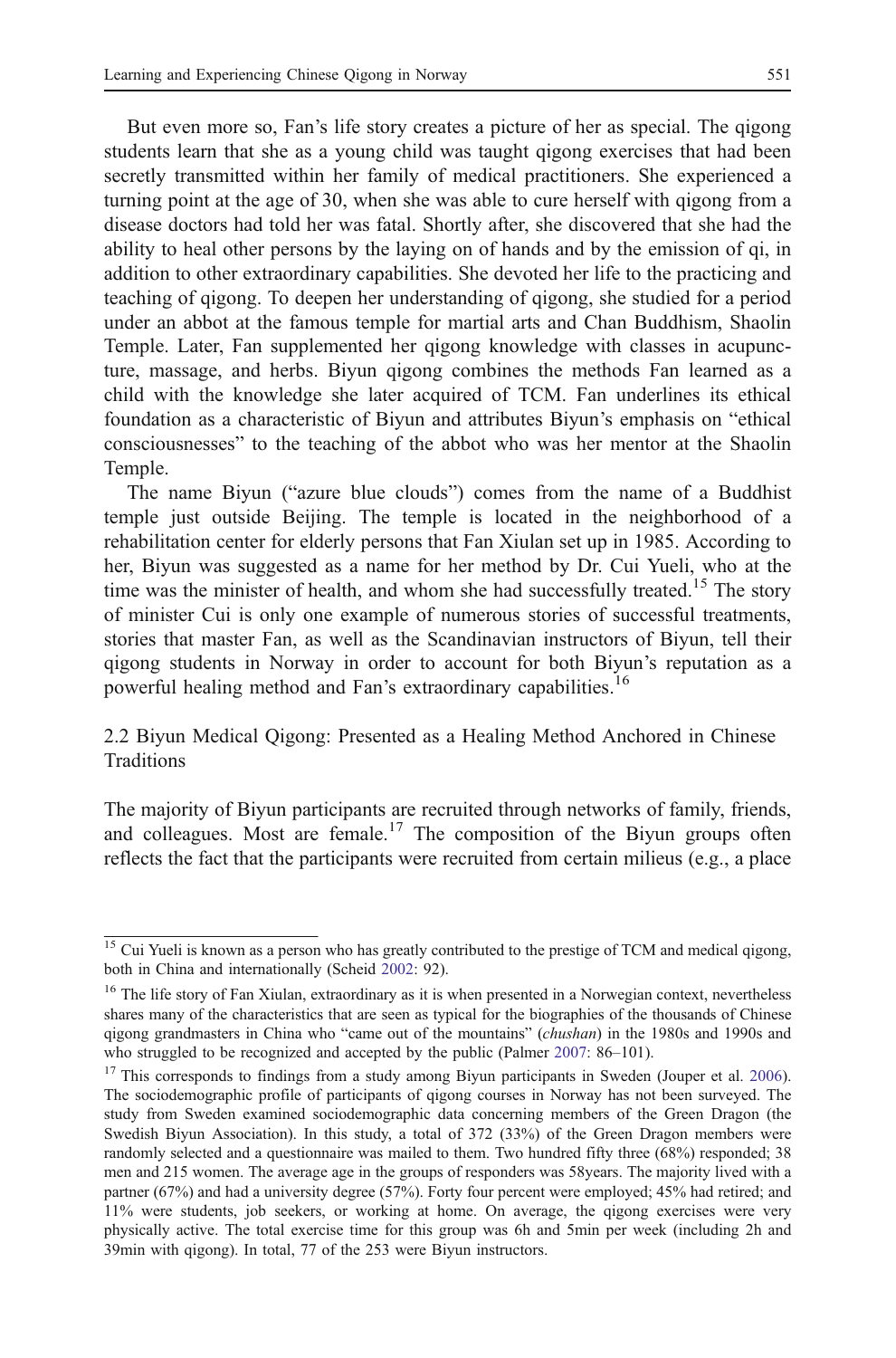of work or a home for the elderly) or through specific channels (e.g., through an announcement in a journal for persons with a specific diagnosis).

During Biyun training sessions, there is normally time for asking questions, sharing experiences, and explaining theory before and after the actual practicing of Biyun exercises. Health issues, both prevention and recovery from diseases, as well as general physical and mental well-being, are the most common reasons for taking up and maintaining Biyun qigong practice.<sup>18</sup> The Biyun instructors have numerous case histories they relate concerning persons who have experienced improvement in their health condition or full recovery from diseases by the practicing of Biyun. Several of the instructors tell that they themselves have experienced stunning beneficial effects from Biyun practice.<sup>19</sup> These accounts give further reason to trust Biyun as a healing method, and they also contribute to the authority of Fan as the originator of the method. $20$ 

The theories behind qigong, which should explain why qigong can produce healing effects, form another major topic in the instructions and conversations. The instructors give introductions, normally portioned out in small pieces only, to the theories of TCM that they see as the most relevant to explain medical qigong.<sup>21</sup> To make clear how qigong influences the whole person, and not only the physical body, is normally one of the issues. Although the exercises are not physically demanding with regard to muscle strength and endurance, they have the capacity to produce powerful effects. This is apparently due to their working mechanism, which, according to Chinese medicine, is that the exercises influence the circulation of qi, primarily through the system of the meridians. There are systematic interactions between the five inner organs ("heart," "spleen," "lungs," "kidneys," and "liver"), their corresponding meridians, and specific body–mind states according to the schemes of yin and yang and the five elements ("water," "wood," "fire," "earth," and

<sup>&</sup>lt;sup>18</sup> This information was communicated in qigong classes and confirmed in interviews. Interviewees mentioned a wide range of health effects. In the study among members of the Swedish Biyun Association (a total of 372), the respondents reported the following health gains: fewer common colds and infections; better breathing (asthma and chronic obstructive pulmonary disease were specifically mentioned); gastrointestinal improvements; better maintenance of body–mind balance; fewer pains, migraines, and head-aches; less dizziness; increased blood circulation; improvements related to fibromyalgia, burnout, incontinence, drug abuse, allergies, medicine use, tinnitus, blood pressure, and depression; and recovery after cancer treatment (Jouper er al. [2006\)](#page-20-0). Applying quantitative methods, one study from Norway (Festvåg et al. [2006](#page-20-0)) and a few from Sweden indicate beneficial effects after practicing Biyun (Johansson et al. [2008](#page-20-0); Jouper et al. [2006](#page-20-0); Linder and Svärdsudd [2006\)](#page-20-0).

<sup>&</sup>lt;sup>19</sup> Cases histories, as well as evaluation reports concerning health effects after practicing Biyun, are also published on the Biyun association's web page [\(www.Biyun.no](www.Biyun.no)). The book by Master Fan lists a series of ailments for which Biyun is seen as having beneficial effects (Fan [2008](#page-20-0): 35–6).

<sup>&</sup>lt;sup>20</sup> Notably, mental disorders associated with qigong practice, such as so-called "qigong-induced psychosis," were not mentioned, although this phenomenon is well-known in China (Chen [2003a](#page-19-0); Ng [1999\)](#page-21-0).

<sup>&</sup>lt;sup>21</sup> Although the beginner courses always include some Chinese medicine information, it is very limited. There are, however, courses specialising in the theories of TCM open for all who are interested. For those who want to be Biyun qigong instructors, the TCM theory course is compulsory. Master Fan and other Biyun instructors do not explain to their students about the recent development of TCM within the context of the People's Republic of China. In contrast, Master Fan and other Biyun instructors simply state that TCM has a history of several thousand years.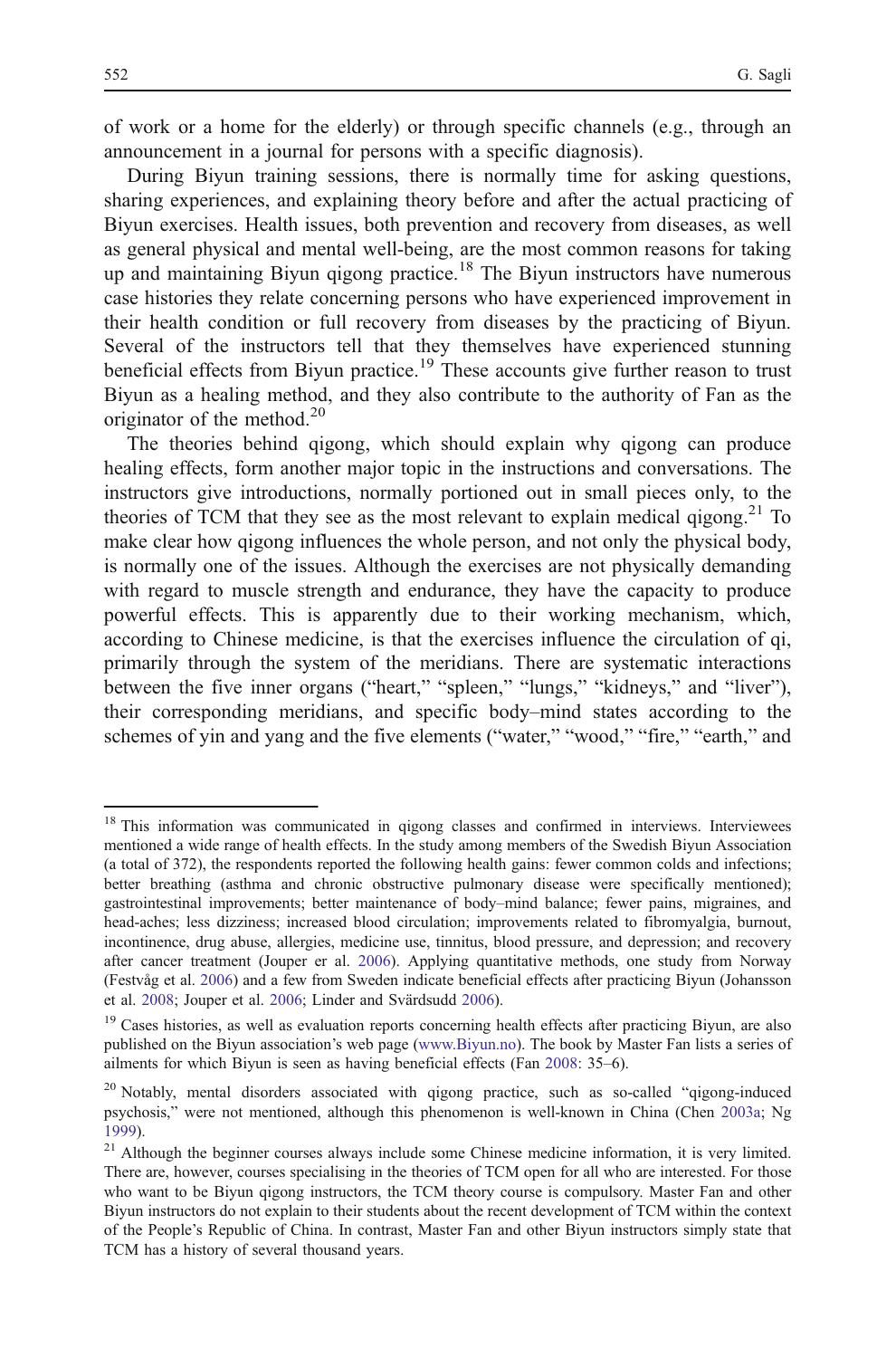"metal"). $22$  The Biyun exercises, the students learn, are designed so that they will balance and unblock imbalances of all kinds, physical, emotional, mental, and spiritual. Qigong will make the energy flow within the person; it will create an abundance of vitalizing qi and attune the qi of the humans to the qi of heaven and earth.

However, the theory of TCM is not the only one used to explain the healing and health-producing effects of qigong. Another explanation that Fan frequently draws attention to, obviously a very modern idea, is that feeling good (strong, healthy, beautiful, comfortable) and being in a peaceful, relaxed state have positive effects for the processes of physiological reconstitution of the cells in the body: "To create a good feeling is to create good cells, which is to create good health."

Course participants are instructed that they should focus on doing the exercises and not on any thought of healing effects (or any other topic) when they practice qigong. Nonetheless, the stories of Biyun's healing effects and the theories of TCM and old-age wisdom in conjunction with modern explanations are authoritative. In addition to the trust produced by Fan's capabilities and her life story, they create expectations and therefore shape the experiencing of qigong.

# 3 Stages of "Body–Concentration–Qi" While Practicing Biyun

How are the different body–mind states brought about when practicing qigong? In what follows, I shall account for the five stages of learning and practicing Biyun qigong and describe how students of qigong are guided from what is familiar to what is new to them. Furthermore, the descriptions of the stages provide a useful framework for demonstrating how the understanding of the body as "learning to be affected" and "learning to affect," as elaborated by Despret [\(2004](#page-20-0)) and Latour [\(2004](#page-20-0)), applies to learning qigong.

As taught in Norway today, the Biyun system consists of several qigong courses at three different levels. The general courses start with the *Jichu gong*<sup>23</sup> (basic qigong) at level one, continue with Dong gong (moving qi-exercises) at level two, and progress then to the five elements gigong at level three.<sup>24</sup> At level three, there

<sup>&</sup>lt;sup>22</sup> In Biyun contexts, it is common to talk about "five organs," "meridians," and "five elements" for the Chinese terms wuzang, jingluo, and wuxing. In order to emphasize that the Chinese terms are different from the Western terms organs, meridians, and elements, other translations have been suggested in the sinological literature on Chinese medicine; e.g., "five visceral systems of functions" instead of "five organs"; "tract" or "channels" instead of "meridians," and "five phases" or "five agents" instead of "five elements" (e.g. Hsu [1999,](#page-20-0) [2007](#page-20-0); Sivin [1987](#page-21-0); Porkert [1974\)](#page-21-0).

<sup>&</sup>lt;sup>23</sup> When I refer to the names of the Biyun courses, I follow the standard used by the Biyun Association in Norway (which is, for example, to write Jichu gong and Dong gong in two words and with a capital letter). However, when I write concerning the content of the courses, I keep to the norm I use in general in this article.

<sup>&</sup>lt;sup>24</sup> In addition to the general courses, there are several qigong programs for special groups; the elderly, children, young people, and women. There are also courses for those who want to be instructors for specific programs. All the qigong courses at level three and some at level two are taught by Fan Xiulan herself. She teaches in Chinese and her teaching is translated into Swedish by the Swedish main instructor who is the person who initially had invited Fan to Sweden. In addition to the qigong courses, there are several courses covering other Chinese methods, such as massage *(tuina)*; acupressure; ear, hand, and tongue diagnosis; food as medicine; and a course addressing theoretical Chinese medicine issues. Master Fan is especially interested in food as medicine and she draws this issue into her lectures.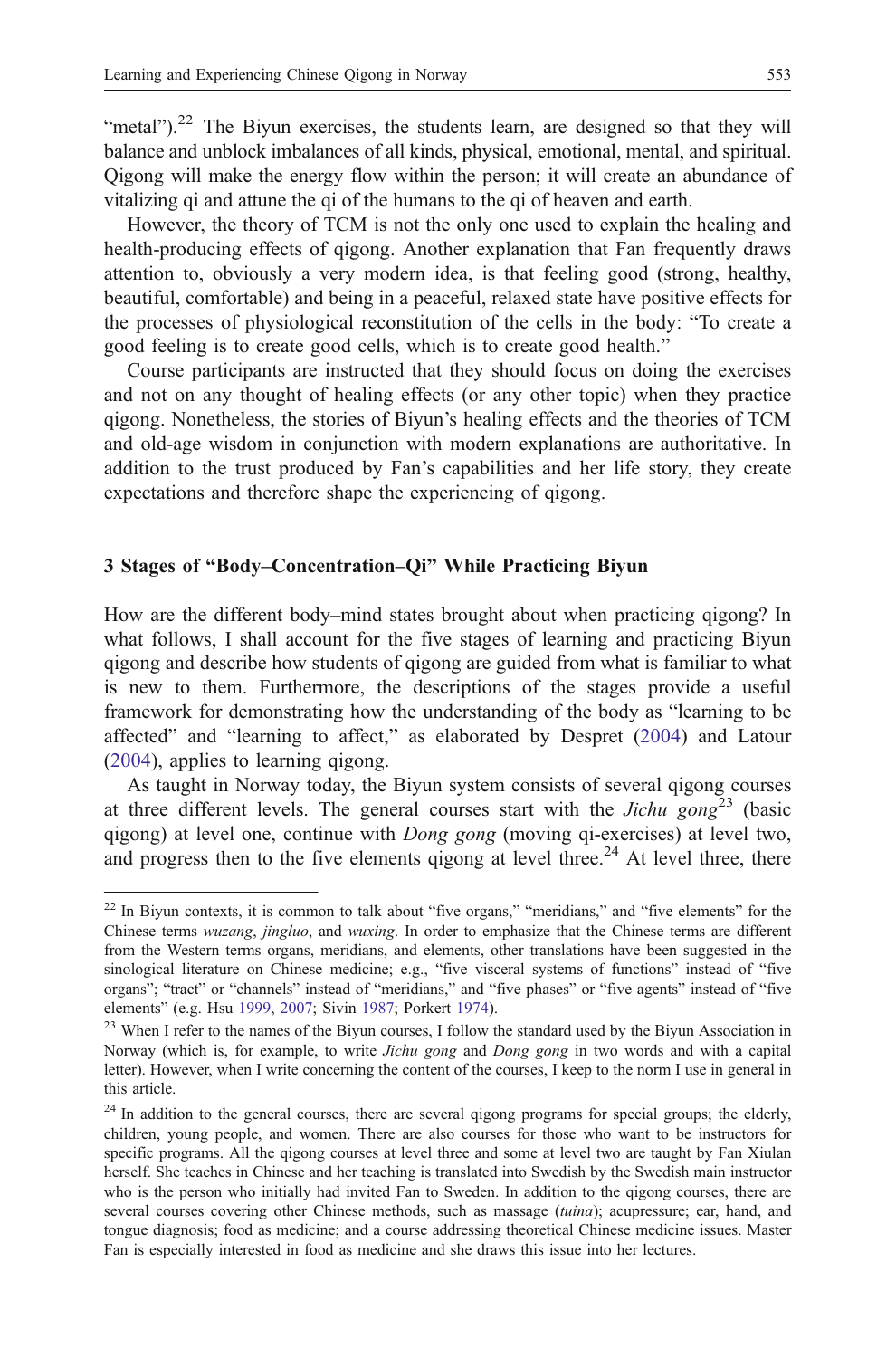are two more programs teaching methods of *waiqi* (which Biyun instructors translate as "external qi"). $25$  A goal for each course is to help the students to practice the program on their own at home, thereby converting qigong into a self-help method. Tapes and CDs with instructions have been recorded to assist the memorizing of the exercises. Because the sequencing of the exercises in each program is standardized, it appears legitimate to present examples of the five stages in Biyun qigong in a general way.<sup>26</sup>

Earlier studies concerning qigong have demonstrated that different qigong techniques evoke very different experiences and feelings (Chen [2003a](#page-19-0); Hsu [1999;](#page-20-0) Kohn [2006;](#page-20-0) Micollier [1999](#page-21-0); Ots [1994;](#page-21-0) Palmer [2007\)](#page-21-0). I shall therefore be concrete and detailed in my account.

#### 3.1 Stage One: Focusing on "Body Movements"

In the introductory stage of a qigong course, it is the learning and practicing of the technical details of the body movements that are in focus. This involves learning the positioning of the body parts and the directions, figures, and coordination of the movements. The basic program starts with the feet and with the rotating of the feet. This and the subsequent exercises of the ankles, knees, hips, and pelvis are all plain and concrete. The exercises are described in terms of moving, stretching, bending, and strengthening these body parts.

The pattern of the movements gradually becomes more complex and unfamiliar elements, both in the movements and in the explanations, are blended into what is felt to be well-known. Meanings based on concepts from Chinese medicine, such as connections between acupuncture points and organs via a network of meridians and the importance of the balancing of yin and yang, are added to the exercises. When the students are doing an exercise that involves the stretching of the upper back, for example, they are instructed to lift up their arms and place their middle finger between the second and the third ribs in line with the middle of the collar bone, and to keep the fingers at this place all the time while doing a forward bending of the neck and elbows. The purpose of placing the middle finger exactly at this point, we learn, is that this spot is an acupuncture point for the lungs. Step by step, we get to know that, in addition to the effects on the body's physical structures, each of the exercises serves a purpose according to the logic of Chinese medicine.

From listening to the conversations in the classes, I learned that this introductory phase is perceived as quite similar to what many of us had experienced before when trying to follow the instructions of teachers of physical exercises or gymnastics. This was also my own experience. What is in the foreground at this stage of the qigong

<sup>&</sup>lt;sup>25</sup> How *waiqi* is understood in Biyun practice will be described below in the account of the five stages (see Section [3.3](#page-11-0) and Note 34).

<sup>&</sup>lt;sup>26</sup> This means that, although the various instructors have structured their courses somewhat differently (as weekend courses, as courses over some weeks, or as training once a week), the contents of the courses are almost the same. By this, however, I do not mean to imply that there were no differences in how the instructions were received and transmitted by individual practitioners.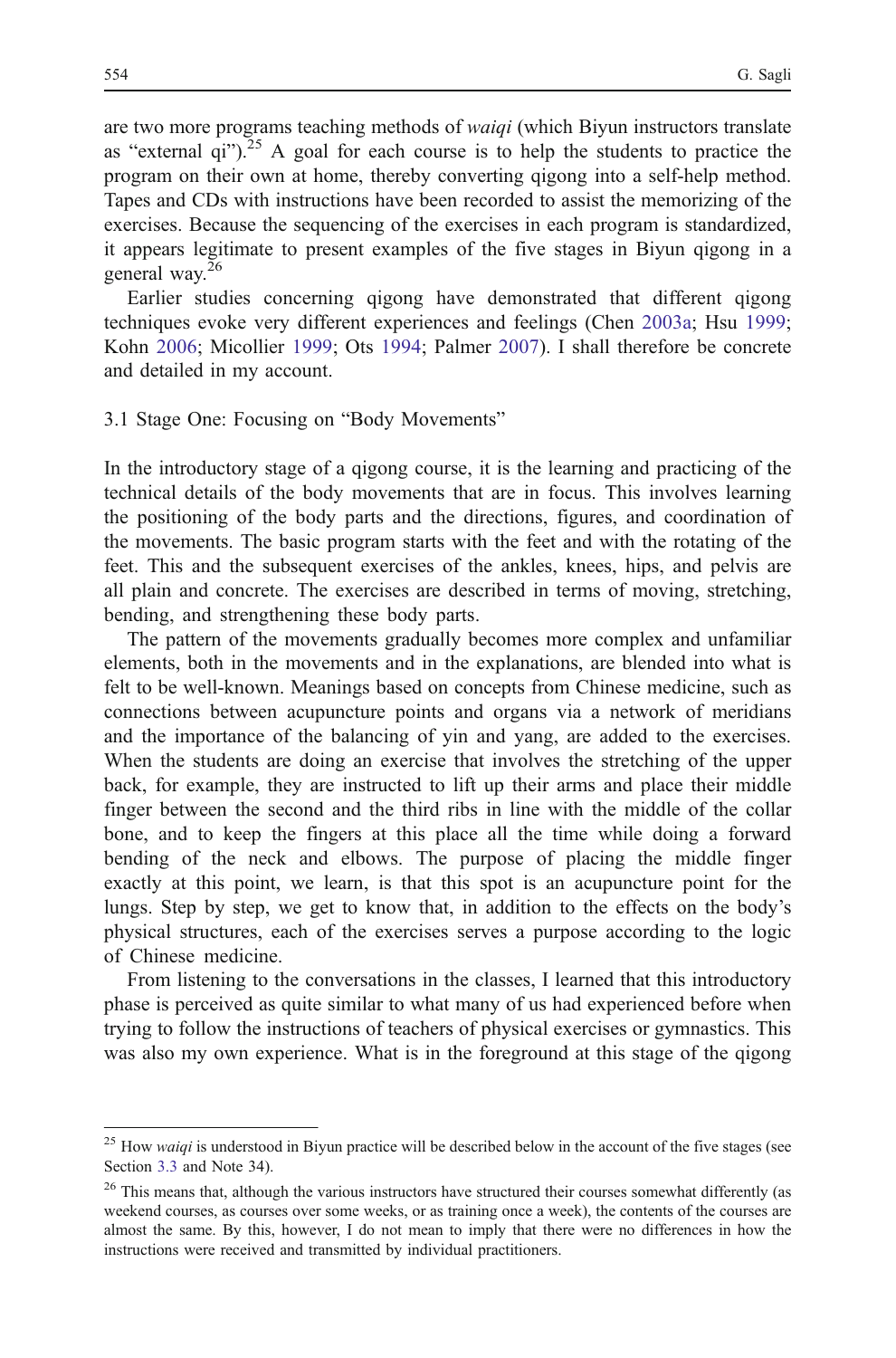practice is a body we are familiar with beforehand, consisting of bones, joints, muscles, tendons, nerves, blood vessels, and organs. This body is gradually supplemented with acupuncture points, meridians, and other elements from the Chinese medical tradition. Yet, being introduced to unfamiliar body movements and new theories of the body prepares the course participants for what is to come.

## 3.2 Stage Two: Focusing on "Body Movements with Concentration"

While doing the body movements, we should at the same time evoke certain mental images. Each of the exercises combines a specific image with the movements within its description. The instructors state over and over again that the beneficial effects of the exercises are closely associated with whether or not one is capable of keeping focus while doing the exercises. It requires, however, some confidence and fluency in performing the movements before one is capable of paying attention to this dimension. "It is not until you have achieved a routine that you can go into and really feel the exercises," a student commented.

In the initial exercises, body structures involved in the movements should be focused. The course participants are instructed to concentrate on how the exercises "strengthen and support the feet," "strengthen and support the ankles," and so on. The subsequent exercises extend the focus from joints, muscles, and tendons to encompassing the internal organs; the kidneys, the heart, and the lungs. Yet, these exercises do not at all require any well-developed capability of imagination. The focus of our awareness rather serves as an affirmation of what we habitually take to be the realities inside the body. One of the first nonbody images the students are instructed to evoke, requiring more creative capability, is to visualize that "our arms are waves of water," "we are a tree moving in the wind," and "we are bending like a tree" while making wave-like movements of the arms and shoulders, and bending the upper trunk.

The instructors emphasize that the movements of the body parts should be gentle, soft, and slow and carried out with a feeling of pleasure and relaxation. Our focused awareness on the inner images should also be unstrained and relaxed. A relaxation session, initiated with three deep breaths, in advance of the exercises helps us to get into a relaxed state.<sup>27</sup> To assist in this, we are encouraged to do the exercises with closed eyes. The CD with the instructions is played when we practice longer sequences. We are told that the intellect or analytical mind should not be active: "Let the brain rest."

The interactions of a series of elements, new patterns of physical movements performed at a slow pace and in a relaxed state; the mental focusing on specific images; and, in addition, the Chinese music and the low, relaxing voice from the CD all affect us. We, the qigong subjects, are put into motion. A feeling of being calm, of getting into a peaceful state and of being present are terms that many, if not all,

<sup>&</sup>lt;sup>27</sup> While the patterns of breathing are complex in many qigong styles, in Biyun, the breathing should be natural and relaxed. In fact, the students are told not to focus on their breathing, except for the three deep breaths that normally initiate relaxation sessions. It is considered that a relaxed, deep breath will occur as a natural response to the Biyun exercises (Fan [2008:](#page-20-0) 20).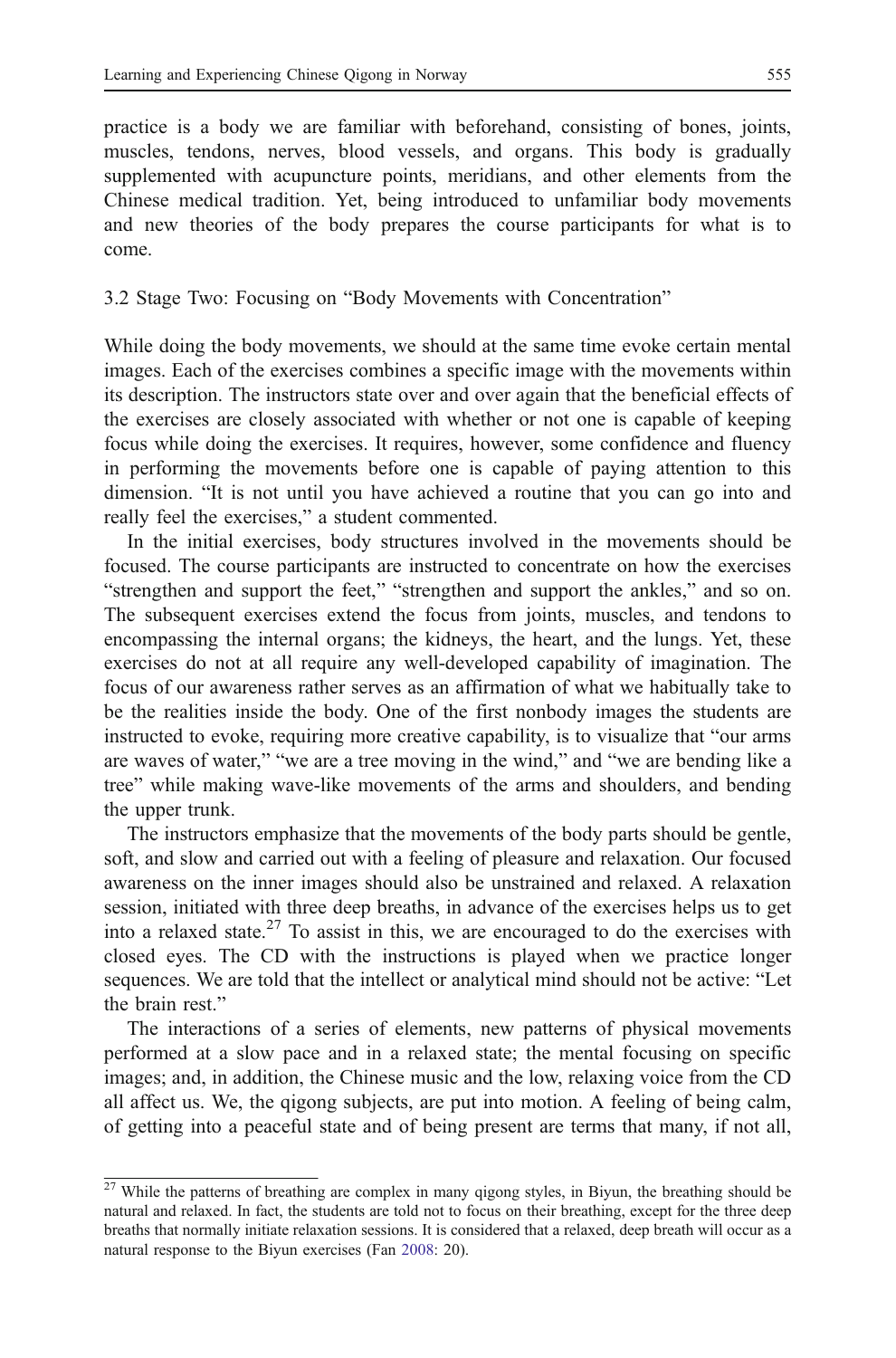<span id="page-11-0"></span>the qigong students I talked to underlined. As Elsa, now herself a qigong instructor, remembers from her early phase of practicing: "I got some concrete movements to do, so that the body was engaged. At the same time, I got something concrete to focus on, so that the analytical part could have a rest. To put it quite simply, there was no problem that I should solve (…). I should just feel my strength. That was all." The emphasis on focused awareness is also part of what makes qigong into something more than an ordinary physical exercise. As Ann explains: "It is the combination of the physical exercises (…) with the fact that you concentrate and are present in yourself. You are not just sitting there, exercising on an ergometer bicycle."

Although from an outsider's point of view the exercises in this phase appear to some extent familiar, this stage offers opportunities to experience a body–mind state different from that which many of the students are accustomed to. A unity consisting of body movements and a focused awareness is in the foreground at this stage of qigong. "Concentration" and "concentrating on" are the terms most commonly applied by the Biyun participants in the contexts where I above have introduced concepts such as "focused awareness," "imagination," and "visualization."<sup>28</sup> Expressed in Biyun terminology, this unity would be referred to as "body movements with concentration."

3.3 Stage Three: Focusing on "Body Movements, Concentration and Qi"

Later in the course progression, concepts and images that are new to most of the participants are introduced. The images of the exercise referred to as "gathering" are perhaps the most evocative example of the beginners' program. The instructions, as recorded on CD, go as follows:

(…)Then go out with your arms, palms facing upwards and in your concentration focus on gathering life energy from nature and from heaven. Then turn your palm downwards, imagine how you are bringing in lots of life energy which you have gathered. Imagine how you are bringing the energy of life through the top of your head, letting it flow down inside the middle of your

<sup>&</sup>lt;sup>28</sup> "Concentration" is often used as a translation when Fan Xiulan uses the Chinese concept yinian ("thought," "idea"). It is not uncommon to use "concentration," "concentrating on" in English translations of meditation practices (see, e.g., Kohn [1989](#page-20-0): 137). "Concentration" (konsentrasjon in Norwegian) and "concentrating on" (å konsentrere seg om) as used in Biyun contexts have a broader scope of meaning than in standard Norwegian (or English), their meaning encompassing, for example, "focused awareness," "imagination," "affirmation," and "visualization." "Concentration" as used in Biyun contexts can perhaps best be considered a Biyun-specific technical term and a Biyun *emic* term. Biyun instructions are often phrased according to the following pattern. If the first part is: "the concentration in this exercise is…," this can be followed by a description of an image (for example "a tree waving in the wind"). Examples of such Biyun-specific use of "concentration" are easy to understand when used in Biyun contexts (meaning: "imagine that you are a tree waving in the wind"), but the meaning is not clear in ordinary Norwegian. Other examples are: "In Biyun the concentration is very simple" (meaning: "the contents of the mental images or visualizations are very simple"), "The concentration is positive" (meaning: "the focus should be on feeling good," or "Concentration does not imply focusing on (…)" (meaning: "the focused awareness should be relaxed").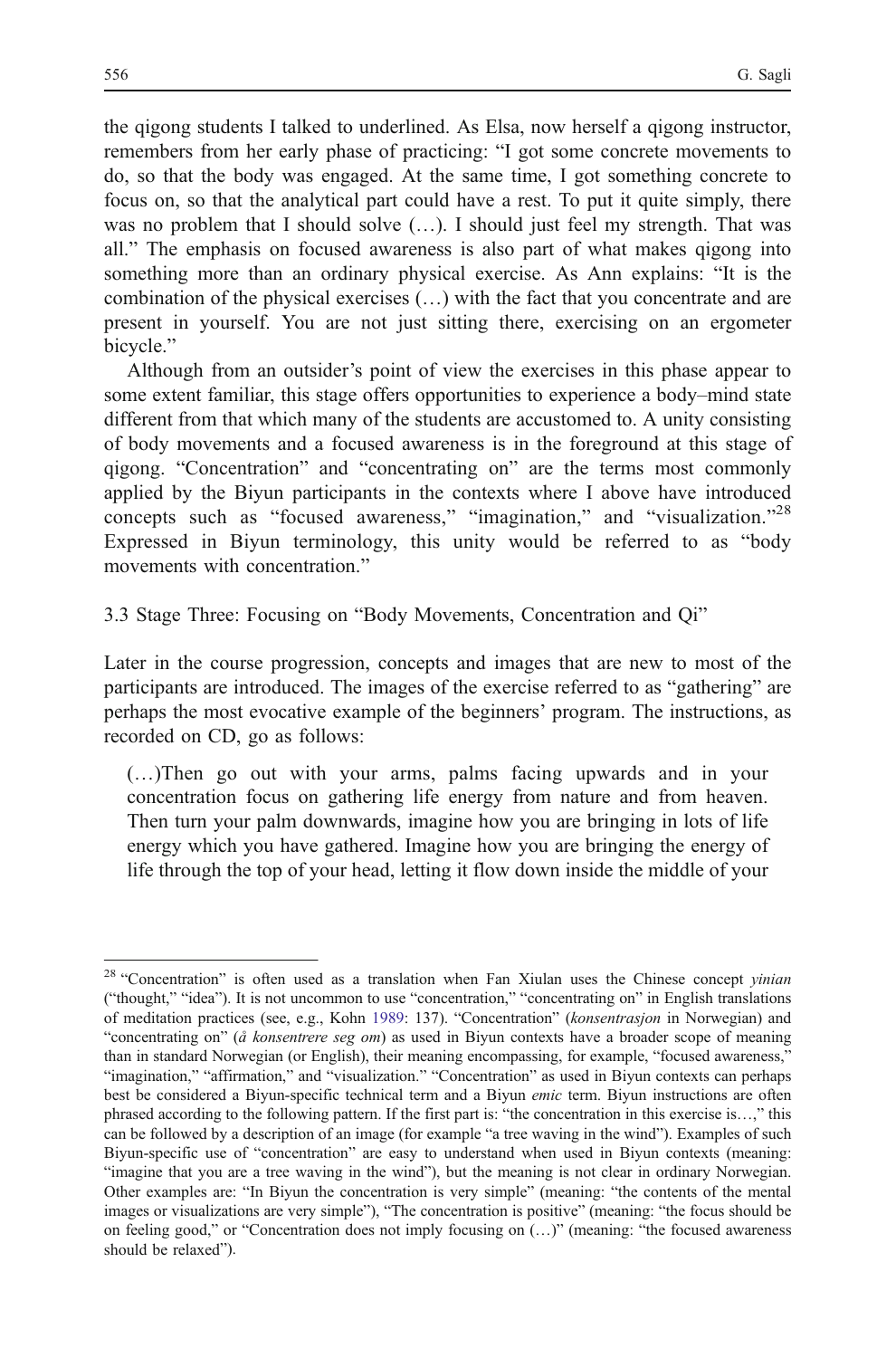body, down to the *dantian*.<sup>29</sup> Put your hands there, and keep your concentration on the dantian. With closed eyes, you don't look outwards, but inwards, concentrating on how you gather and regain all the positive life force for your day and your life. Stand with your hands on the dantian for a while. Rotate the hands around the dantian. Do this six times counter clockwise. Do this six times clockwise. Your attention should focus on a warm and a comfortable feeling in the dantian area (…).

Notably, several concepts—new to the course participants—are mentioned in the instructions for this exercise. First and foremost, the notion of "life energy," in the qigong class often referred to as qi, is introduced. The participants know, of course, that qigong is about qi, but most new students have only a vague idea of the meaning of qi. Nowadays, it is commonplace among large sections of the population who have had experience with acupuncture to be familiar with the Chinese notion of the flow of some kind of energy in channels of the body.<sup>30</sup> However, the image of qi as something that can be gathered from the environment, "from the sun, moon, stars and other elements of the heaven and from mountains, water, trees, flowers and other elements of the earth" and brought into the body through the top of the head, is foreign to many of the Biyun students. $31$ 

The image of life energy flowing through the inside of the body to an area called dantian, just below the navel, is also new to many of the students. Instructors explain that to activate, vitalize, and build up energy in this area of the body is one the most important aspects of practicing qigong. From the dantian, life energy may be spread throughout the body, nourishing the whole body. Dantian is "your own health center."

 $\frac{29}{29}$  In Biyun classes, *dantian* is explained to be an energy center located a few centimetres under the navel. In the literature on Daoist practices and Chinese medicine, dantian is commonly translated as "elixir field" or "cinnabar field" (e.g., Skar and Fabrizio [2000:](#page-21-0) 465; Schipper [1993](#page-21-0): 142). In Daoism, dantian is closely associated with the practices of *neidan* ("inner alchemy"), in which one is aiming at the transcendence of the individual and cosmological states of being through cultivation of the "ingredients" within the person himself (Skar and Fabrizio [2000:](#page-21-0) 464). In contrast, waidan ("external alchemy") practices rely on external ingredients such as drugs (Akahori [1989:](#page-19-0) 73–98). Daoist texts often mention three dantian; one in the head, one in the chest and one in the abdomen (see Skar and Fabrizio [2000:](#page-21-0) 465). In Daoists texts, the three dantian are the home of divine beings, as well as the site of energy. Skar and Pregadio point out that: "While a man's energy resides in his lower Elixir Field, many texts assert that a woman's energy resides in a point between the breasts called *qixue* (Cavity of Energy, a name for the lower energy field in the man's body)" (Skar and Fabrizio [2000:](#page-21-0) 490). Schipper ([1993:](#page-21-0)142) also explains that Chinese texts locate the cinnabar field at different places in the body: "Sometimes it is said to be the spot between the eyebrows, sometimes the mouth, or the heart, or a place under the navel, or the kidney, and so on." After having spent time with the adepts of the practices to nourish the vital principle, Schipper concludes that, according to these adepts, the cinnabar field does not correspond to any exact place in the body, but "must be found by each for himself during meditation" (1993: 142).

<sup>&</sup>lt;sup>30</sup> According to a recent survey, 28% of the population in Norway has received acupuncture treatment (Opinion [2006](#page-21-0)).

<sup>&</sup>lt;sup>31</sup> Master Fan states in her book that the "gathering" exercise has its origin from the *daoyin* exercises described in the Mawangdui texts from the Han dynasty (Fan [2008:](#page-20-0) 61). Fan does not provide more information on this issue. The Mawangdui texts were excavated from a tomb in Hunan province in China in 1973. The burial date is said to be 168 B.C. The Daoyin exercises have been discussed in several studies (e.g., Despeux [1989](#page-20-0); Engelhardt [2000](#page-20-0); Harper [1998](#page-20-0); Kohn [2007](#page-20-0)).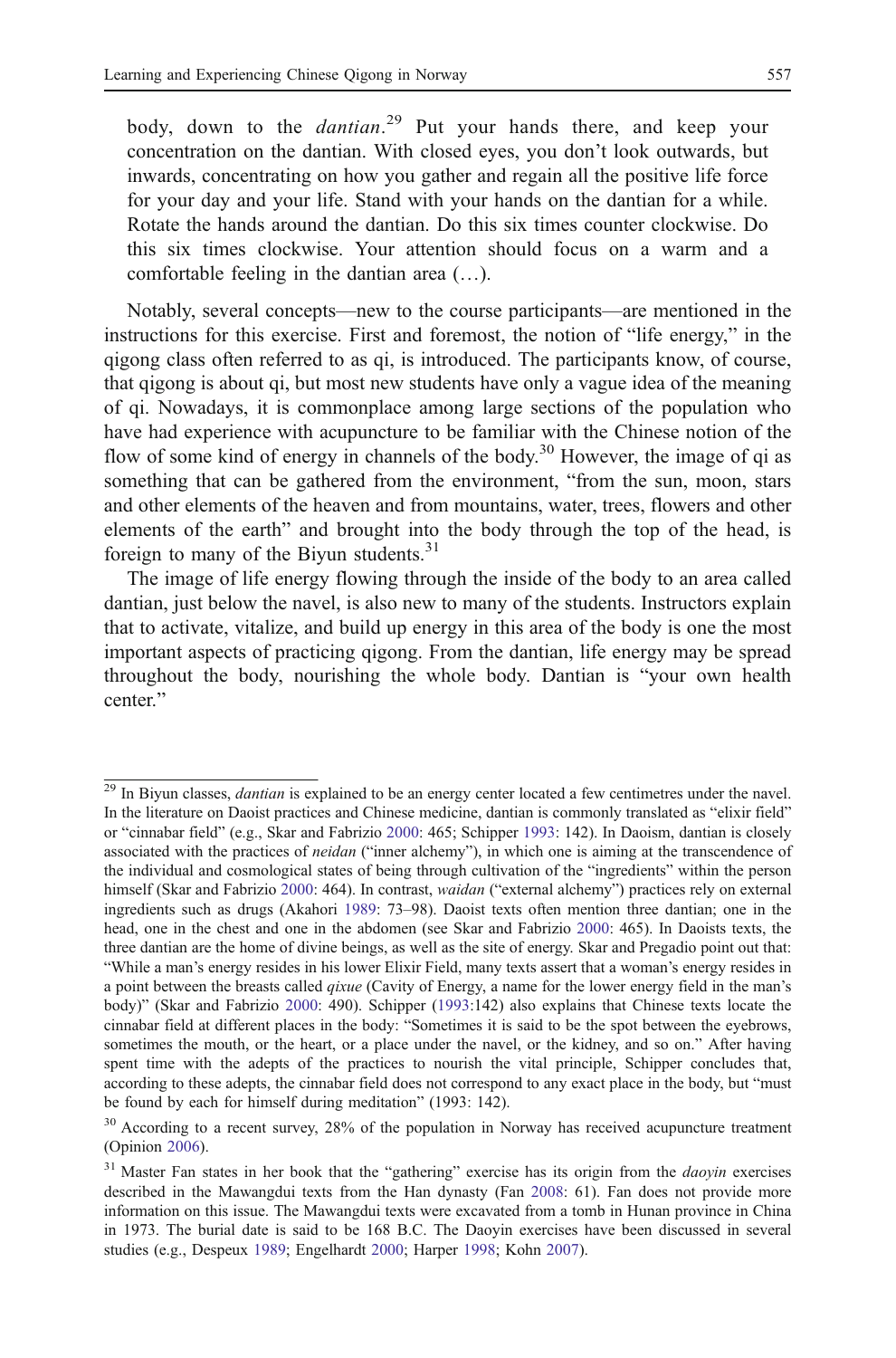The instructions for "the gathering" cited above are from the beginners' program. However, visualizations of the gathering of qi from the environment and into the body and its path through the body constitute more central images in subsequent programs.<sup>32</sup> Illustratively, the second course in the Biyun system is called Dong gong, which is translated as "moving qigong" or "moving qi" exercises. In this program, every exercise in one way or another involves interacting with qi. Beneficial qi is gathered from nature, harmful qi is rinsed out of the body, balls of qi are manipulated between our palms and qi is guided in a variety of routes and layers inside the body.<sup>33</sup> Moreover, in some of the courses that primarily are open to Biyun instructors, participants learn techniques for gathering qi from nature and thereafter transmitting qi, without physical contact, to another person in order to strengthen and heal him or her  $34$ 

It was a common response among the more experienced practitioners to point out that the courses aimed at the moving and gathering of qi created effects that were more recognizable than, and different from, the effects in the beginners' program. They felt that qigong helped them to "gain energy" and "activate the energy within themselves." Peter, who has attended most of the available Biyun courses, explained: "When I started doing Dong gong, my recovering accelerated tremendously. In the course of a three-week period, I felt that I had…, I don't know how to state it…, in my words, it was 200 percent improvement! I got so much more energy, concentration, feeling of presence, memory, self-confidence and mental strength. I became gradually aware of it, and people around me commented on me looking different."

Interestingly, when I interviewed Biyun participants about their qigong experiences and their perceptions of qi, they often mentioned the exercise "gathering" and sometimes demonstrated it to me. This simple movement appears to be a powerful exercise. Elsa, an experienced qigong teacher, gives us one example of how instructors talk about this exercise: "You get an intensified feeling in your hands, don't you, you get a feeling of..., well, I have a very concrete experience of 'the gathering.' I have the feeling I am very large, and that it is unlimited how large I can grow, and how much qi I can take in. I feel I am large and have a lot of energy. I do not create any particular imagery, except that I locate myself in places

<sup>&</sup>lt;sup>32</sup> The body in Chinese medicine, as well as in other forms of traditional Asian medicine, is known to be more permeable than the body in biomedicine. Moreover, body–environment interactions play a more emphasized role. The term "body ecologic" (Hsu [2007](#page-20-0)) has been suggested in order to reflect these characteristics.

<sup>&</sup>lt;sup>33</sup> All these methods of gathering and guiding qi are well-known from studies of qigong and similar methods practiced in China (see, e.g., Kohn [2007](#page-20-0); Hsu [1999](#page-20-0)).

<sup>&</sup>lt;sup>34</sup> These are referred to as methods of waiqi ("external qi"). Waiqi methods in Biyun encompass methods for gathering qi from nature to strengthen oneself, as well as methods for emission of qi (fa qi) to other persons for healing purposes. Master Fan explains that, in Biyun, the transmission of qi primarily involves qi from nature (da ziran de qi) and not transmission of one's own qi. She provides two explanations for the focus on qi derived from nature: (1) she says it may be harmful for oneself to use one's own qi and (2) the quality of one's own qi may not be very good, and to emit it can therefore potentially cause harm to the recipients. Fan explains: "While one's own qi may be limited, the qi from nature is unlimited." See Hsu ([1999\)](#page-20-0) for an account from China concerning how qigong sessions performed by Qiu, a qigong master in Yunnan province, included both gathering of qi from the universe (*yuzhou zhi qi*) and emission of qi (fa qi) in order to heal clients.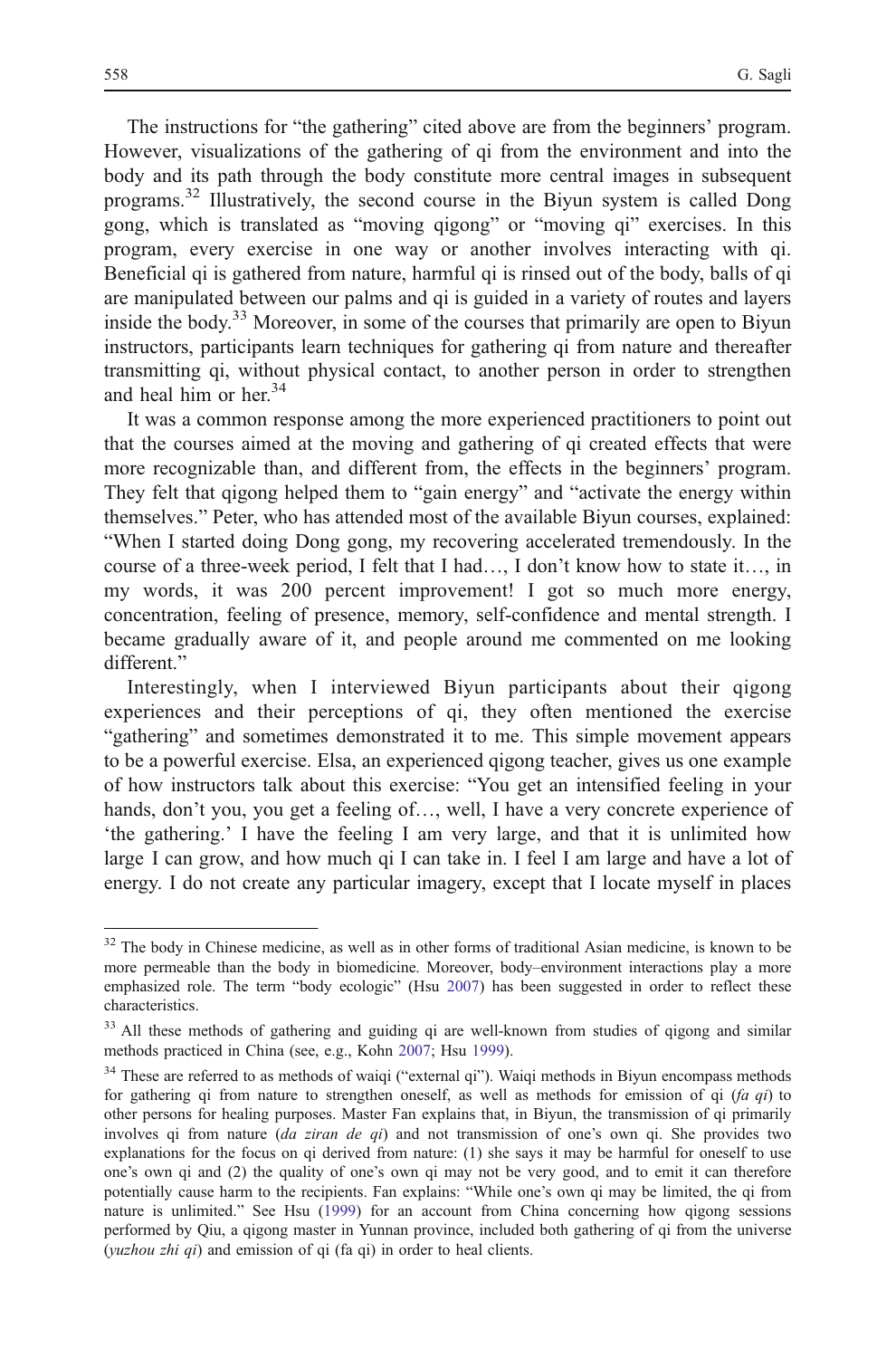where I have been before, one place with a fantastic, beautiful tree and another place with a beautiful sun."

Others emphasized how pleasant they experienced the feeling of being connected to an ocean of energies—from the elements of heaven and earth—from which one can draw energy when needed. As Ann stated: "It is hard to express in words. It gives me a very good physical and spiritual experience of being a body in wholeness. Flow! 'Flow' is a very good word for it. So, it is a pleasant flow; a flow which makes me calm down. Very pleasant!"

When practicing the exercise for the gathering of qi, the sensory experience of warmth underneath one's palms placed on the stomach under the navel is understood to be a sign of qi being gathered in the dantian. Related to other exercises, the students spoke about a variety of other bodily sensations which are also interpreted as indications of qi being activated. Some talked about feeling cold, others of pain, a feeling of swollenness, pricking or an electric feeling. Some felt their body expanding, some felt it shrinking, while some felt light and others heavy.

Some of the course participants could feel qi from the beginning of practicing. Many said they gradually became aware of, sensitive to, or affected by "something." Again, Ann's account is quite typical: "From not feeling anything, from just doing the exercises, until all of a sudden I felt that there is a kind of…a kind of resistance, I would call it." She explains that the feelings of "a kind of resistance" gradually became more and more distinct, and that the feeling became noticeably stronger and clearer after she had started to carry out exercises that focus on the gathering of qi from the environment. When she now practices qigong, she sees—with closed eyes—colors coming and going and "I feel a change; something like a stream coming." She also feels the energy in the palms of her hands: "I can feel the energy in my hands, I can, as a warm or a tingling feeling." She has also discovered that she has become capable of sensing the auras of other persons, "Now I can feel that there is energy around us," she says. "It was such a great, strong experience!"

In the foreground at this stage of practicing Biyun is a wholeness focusing on the activating and gathering of qi. This wholeness is constituted of the practitioners' body movements and their awareness concentrating on various images of qi. It could be called a "body movements–concentration–qi" unity. This unification gradually learns to be affected by qi in a variety of forms. Some forms of qi that the unity becomes sensitive to are from the environment, while others are inside the body. Qi is in both nature and in the body, and with closed eyes and inner awareness the boundaries between the physical body and the environment become blurred.

3.4 Stage Four: Focusing on "Qi and Body Movements Without Concentration"

In the next stage, the notion of a qi force is taken one step further. The main purpose in this stage is to learn exercises that enable us, the course participants, to let qi work on us, without our mind interfering with the qi movements. The exercises are, as usual, carried out with closed eyes and assisted with very quiet and soft Chinese music. The sequence of exercises starts with relaxation and inner awareness. Then, it continues with exercises aimed at gathering qi from the elements of nature; from the sun, moon, stars, mountains, waters, forests, or flowers. Thereafter, while connecting with qi from nature and at the same time making slow, soft, wave-like movements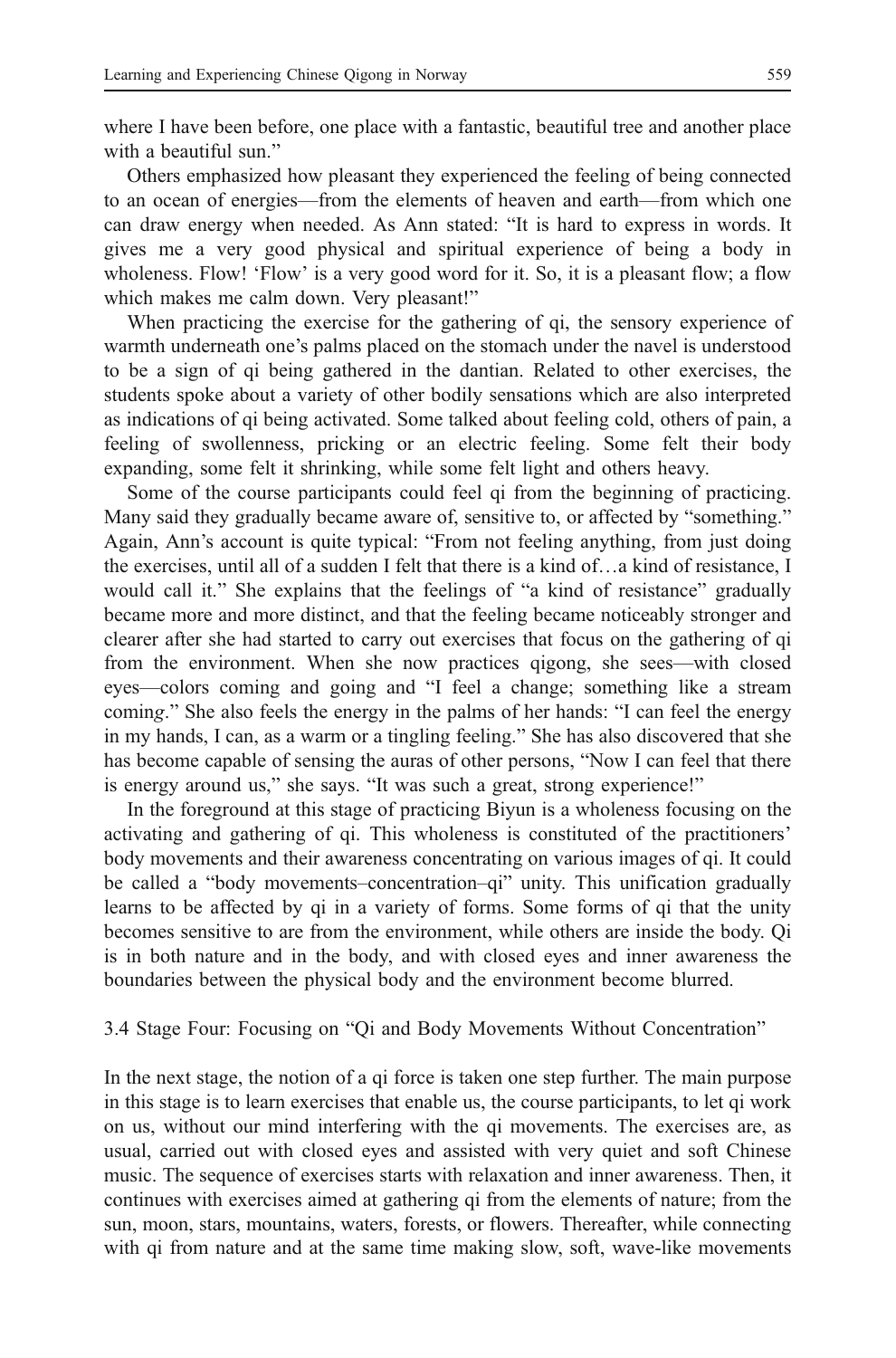with our arms, we should "let the concentration go" and allow ourselves to move with the qi that we are feeling within us. When, or if, our consciousness is activated, we should not hold on to these thoughts, but let them also go.

The instructors explain that the movements of qi can reveal themselves in a variety of ways: in spontaneous body movements; in a feeling of tiredness or stiffness; in an awareness of painful areas of the body; in the awakening of longforgotten memories; or in an urge to cry, sing, laugh, or let out other forms of emotional or expressive feelings. "This is qi exercising you."<sup>35</sup> The form of qi primarily activated in this exercise is referred to as the "original qi" (yuanqi) within us.<sup>36</sup> The students are told that this is the qi we have inherited from our parents and former generations. It is the deepest, truest, and most authentic dimension in us. This form of qi demonstrates itself most clearly in children's naturalness and spontaneity. Qigong can help us to get in contact with our "inner child"; the naturalness and spontaneity in us, which we have learned to control and disregard in order to be respectable grownups.

From interviews and conversations in class, I got the impression that, in addition to the feeling of gaining energy, increased creativity and a feeling of reaching awareness are also common experiences attributed to this stage. Nils, for example, who practices almost every day the "free form," as he calls it, explains that he feels that this form is helping him to be more flexible; it releases both muscle tensions of his physical body and other kinds of problems. "It gets the mess to the surface," as he says, "and after some days the problems tend to dissolve. They don't appear so difficult anymore."

Nina explains that she practices this form only when she feels she is in need of something extra, or as she puts it, "when I need to see myself." "The effect I get from doing this form of qigong is that I feel very creative. After practicing I write a lot. It goes very deep. In a way, it goes into your soul." She explains that she has a lot of visions, almost like dreaming awake, and she sees small films from her life. "It feels like being a treasure hunter."

Wholeness, namely, the unity of qi and the body, is given a prominent place in the exercises constituting this stage. This unity learns to be influenced by qi in the meaning of qi as a source of self-insight and creativity, in addition to the beneficial effects the qi movements are felt to cause on the physical body.

3.5 Stage Five: Focusing on "Body in Stillness and Moving Qi"

In the stages I have described so far, the exercises involve movements of the body. The qigong participants engage in slow, graceful, flowing movements, and without looking carefully, one may even overlook differences between the various stages. However, the exercises that constitute the last stage are, from an outsider's viewpoint, definitely different. In these exercises, the body is, for the most part,

<sup>&</sup>lt;sup>35</sup> The consequences of the "movements of qi" described here, spontaneous body movements, emotional outburst, etc., resemble those described in accounts of certain styles of qigong from China, e.g., by Ots ([1994\)](#page-21-0) and by Miura ([1989\)](#page-21-0) and in Taiwan described by Micollier [\(1999\)](#page-21-0).

<sup>&</sup>lt;sup>36</sup> Master Fan uses the concept of yuanqi, but yuanqi is rarely used by her students. The meaning of the concept of yuanqi (also translated as primordial qi) as used in qigong and medicine in China has been discussed in length in Hsu ([1999:](#page-20-0) 71–78) (see also, e.g., Sivin [1987](#page-21-0): 238).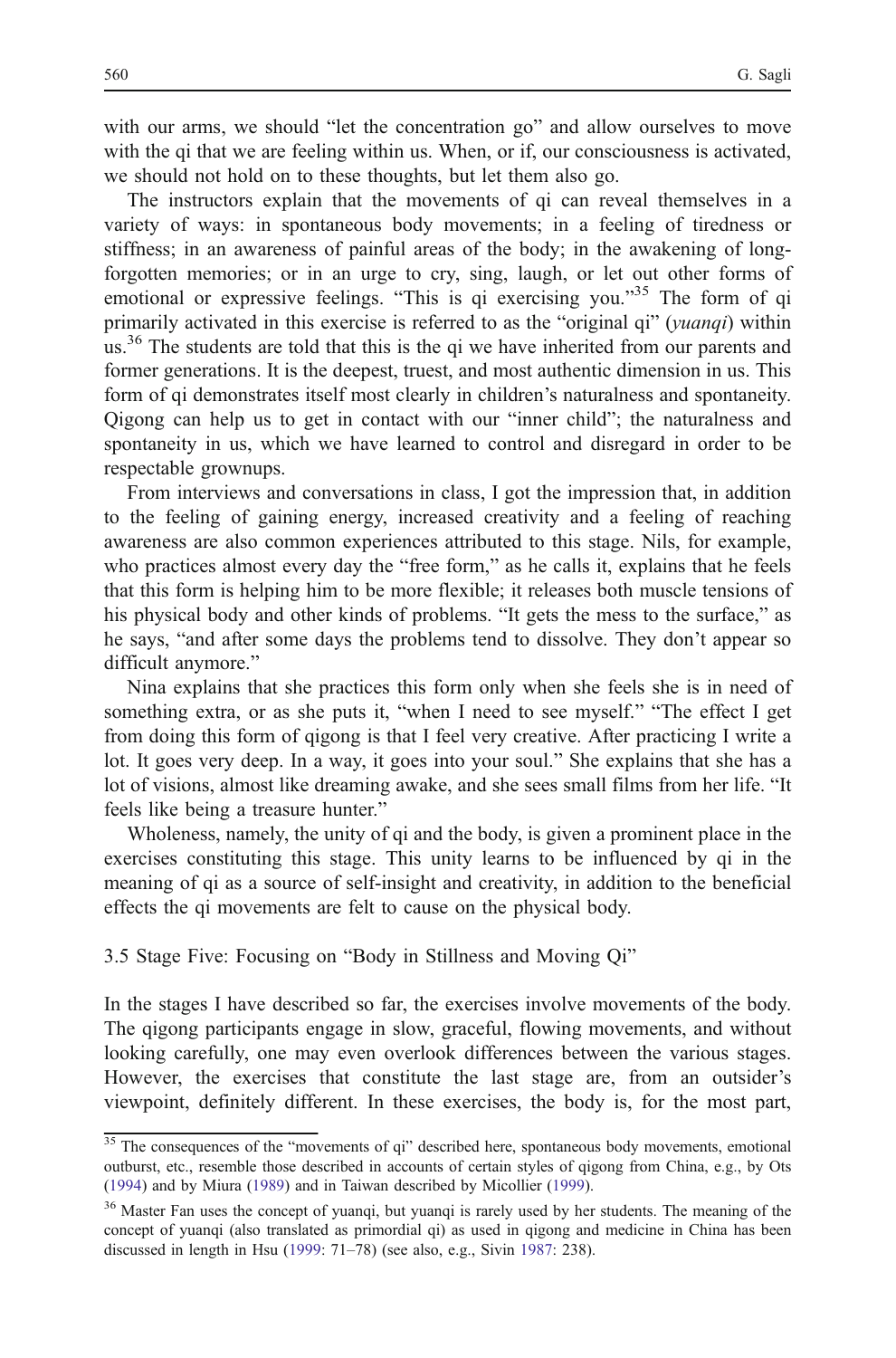still. These exercises are often talked about as *jinggong*, which in Biyun classes translates as "stillness qigong." However, although the body is still, qi is moved about guided by the mind. Thus, I refer to the unity focused upon in this stage as "body in stillness and moving qi."

Jinggong exercises are emphasized in the more advanced courses. The advanced students learn a whole repertoire of different jinggong exercises and they spend much time practicing them. Beginners also sometimes practice jinggong, but then as a form of relaxation and preparation for the training. While the images to be focused upon are simple in the beginners' courses (e.g., "relax your head" and "relax your eyes" ), the imageries involved in the jinggong exercises practiced in the advanced classes are, for the most part, very complex.

When practicing jinggong, the first step is to sit, stand, or lie in a comfortable position. To assist further relaxation, we, the course participants, are instructed to take three deep breaths and let ourselves be even calmer. The next step is to evoke a specific mental image. Similar to the previous stages, these images may involve, for example, light from the sun, light from the moon, or other images of nature, or they can encompass inner organs combined with colors, light, and body sensations; all perceived to be forms of qi. Next, the initial visualizations should be transformed into new images and, furthermore, they should be moved about by mental force. In some cases, the qi images are directed from the environment into the body, while in other cases, the routes of qi are within the body. In many jinggong exercises, the guiding of qi is continued into a phase where total stillness of the body and mind is sought. After some time, our awareness should again be focused before the exercises come to an end.

"If one wishes to gather life force, one needs to develop the power of one's heart, the inner self, the soul," Master Fan explains. She presents jinggong exercises as powerful methods in order to reach this goal: "Jinggong has the effect that it clears our hearts. The heart is the seat of the spirit. The heart is like a mirror. To reach a better understanding of ourselves, we need to polish the mirror."

Although Master Fan emphasizes spiritual growth and development of ethical consciousness as important aspects of Biyun (Fan [2008](#page-20-0): 25–28), qigong is hardly talked about in such terms in the beginners' courses. None of the beginners I interviewed mentioned such dimensions. However, some of the experienced qigong instructors, like Elsa, stated that "to be able to help yourself, so that you will be able to help others, this is what I have come to see as the quintessence of Biyun."

# 4 Discussion

# 4.1 "Learning to be Affected by Qi and Learning to Affect Qi"

In the above account, I have underlined the progression of learning Biyun qigong in Norway and suggested that the students are led from what is well-known to what is new through five stages. A variety of specific body–concentration–qi states are constituted at each of these stages. In some stages, body movements or body postures, or concentration, or qi are focused upon, while in others, one or two of these dimensions are toned down. In the course of the progression of the stages, the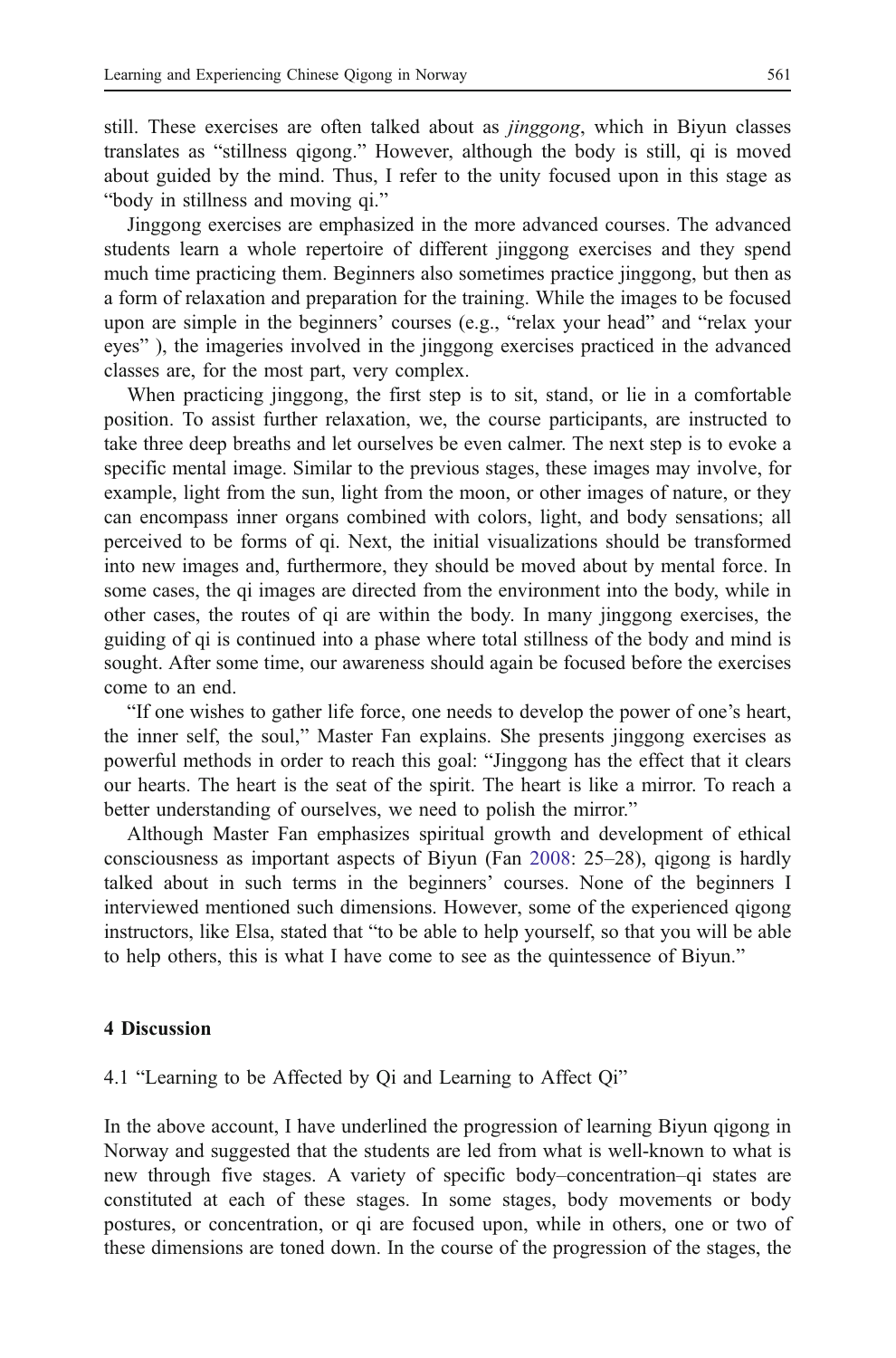role of what is new—namely qi—gradually becomes more prominent. Motivated by Despret's and Latour's discussion of the body as "learning to be affected" and "learning to affect," my goal with the account of the five stages has been to show how learning qigong may be perceived as a practice that, at its core, involves learning to affect qi, as well as learning to be affected by qi.

An abundance of vitalizing qi, and its free flow, is, according to Biyun, the prime source for healing, health, and longevity, and qi is perceived as an unquestionable reality by Master Fan and by other Biyun instructors.<sup>37</sup> Through qigong practice, qi gradually becomes a reality also for many of the course participants.<sup>38</sup> Thus, a "preference for agreement" (Despret [2004](#page-20-0): 119), which, according to Despret, is typical for relationships characterized by trust and authority, is demonstrated with the emergence of qi as a reality shared between instructors and students.

In the first stages, most of the exercises are associated with the physical body and images that relate to a Western common-sense world. Yet, by gradually being occupied with new patterns of movements and with the mind concentrating on specific images, the qigong course participants are acquiring new understandings, and the body–mind state that the participants started with is affected. The qigong subjects are put into motion and transformed in ways that apparently make them more sensitive to qi. In the stage I call "body movements, concentration, and qi," qigong participants are learning to be affected by qi in the sense that they learn to feel qi as bodily sensations. Expressed in other words, qi is unfolding through a variety of bodily sensations; feelings of warmth, coldness, swollenness, and pricking, and as electrical and other sensory experiences.

After the subject has been transformed into an entity with the capability of feeling qi, qi—also in a variety of other forms—gradually comes into being through qigong practice. In the subsequent stage ("qi and body movements without concentration"), the participants are told that emotional outbursts, thoughts, memories, and creative activities are effects of qi working on them. Qi reveals itself in these effects. Qi is understood as encompassing not only bodily sensations but also mental dimensions. The participants thus learn that these dimensions, which we in Western societies generally categorize as products of the mind, are consequences of being affected by qi.

In the stage "body in stillness and moving qi," qi is cultivated into being in yet other forms; self-insights, ethical consciousness, and spiritual power are perceived as products of moving qi, or of qi in stillness. The subject learning to be affected by qi in this stage learns to understand these dimensions as consequences of qi. By doing so, the meaning of qi is at the same time extended to encompass these dimensions.

<sup>&</sup>lt;sup>37</sup> This is, of course, not special for Biyun qigong, but an understanding Biyun instructors share with practitioners of many forms of qigong, medical therapies, immortality, and longevity techniques.

<sup>&</sup>lt;sup>38</sup> Qi was felt by many Biyun participants, but not by all. A few, especially among the beginners, stated that they did not want to relate to the concept of qi because, from their viewpoint, qi carries a religious or new-age connotation that they did not want to associate themselves with. Similarly, a few of the more experienced participants explained that they appreciate the practicing of the qigong exercises, but they neither appreciate nor approve of the Chinese theories and explanations. According to Master Fan, it is more difficult to feel qi if one is not able to relax, concentrate on the images, and let the analytical mind rest ("let the brain rest").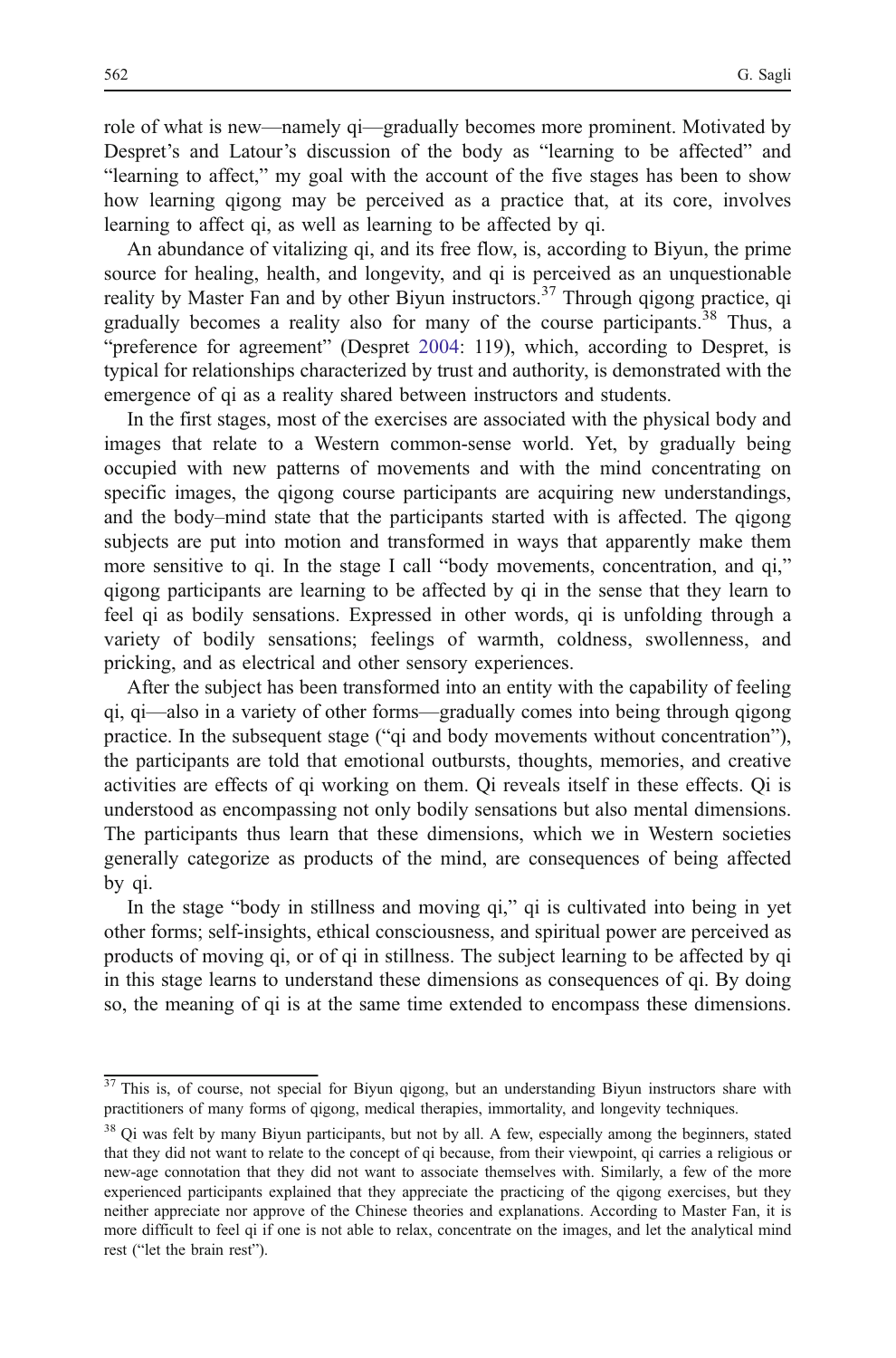Feeling qi can also invoke external forces derived from the sun, moon, stars, mountains, waters, trees, and other aspects of heaven and earth. The body– concentration–qi unity is progressively acquiring the capacity to be influenced by qi, while "at the same time 'world counter-parts' are being registered in a new way" (Latour [2004](#page-20-0): 207). A close connection, a continuity, is created between dimensions of the outer worlds and sensory experiences felt by the individual practitioners. The meaning of qi transcends the conventional boundary between the inner body landscape and the outer world.

Moreover, qi is not something that the practitioners merely passively receive. Qigong also involves affecting qi. Qigong participants are acting upon qi. They engage in active gathering of qi from the environment into the body. Moreover, practicing qigong sometimes means to send out qi via the practitioner's palms in order to heal other persons or oneself. In addition, it includes learning to guide the movements of qi inside the body. Qigong may in all these senses be characterized as involving learning to affect qi.

To sum up, when learning qigong, qi is cultivated into being, and it comes into being in a variety of forms. Qi as created in Biyun qigong blurs a series of distinctions that we are used to seeing as categorical in Western thinking: Qi goes beyond distinctions between inner and outer worlds, between body and mind and body and spirit. The subject learning to be affected by qi and to affect qi engages at the same time a unity that concerns all these dimensions. Practicing Biyun qigong definitely offers a series of opportunities to enjoy holistic experiences, and qi is a category that creates unfamiliar opportunities for expressing such experiences.

The unity of the body–mind is a well-known characteristic of practices such as qigong and medicine as practiced in China. In contrast to how body–mind distinctions tend to be treated in biomedicine (and other Western practices shaped by Cartesian dualism), in the Chinese practices, bodily, mental, and spiritual categories are rather seen as interconnected dimensions and as aspects of a continuum (Chen [2003a;](#page-19-0) Hsu [1999;](#page-20-0) Ishida [1989](#page-20-0); Kohn [2006;](#page-20-0) Zhang [2007\)](#page-21-0). Biyun qigong, an example of a form of Chinese qigong that has traveled globally, should clearly be perceived as a nondualistic practice, also when established in places outside China, such as in Norway, where biomedicine prevails.

#### 5 Concluding Remark

#### 5.1 Qigong as Both Medical Practice and Meditation

Qigong is not easy to label according to the categories that are available to us. From the position of an outside observer, the stage I have referred to as "the body in stillness and moving qi" is likely to be seen as meditation. The mental focusing on specific images that forms part of each exercise, what the Biyun participants refer to as "concentration," resembles meditation. Some of the qigong participants talk about qigong in general as "movement meditation." In a Western society like that of Norway, we habitually think of meditation as something we do for the mind and not for the body. However, as I have demonstrated through the description of the five stages of body–concentration–qi while practicing Biyun, the specific images focused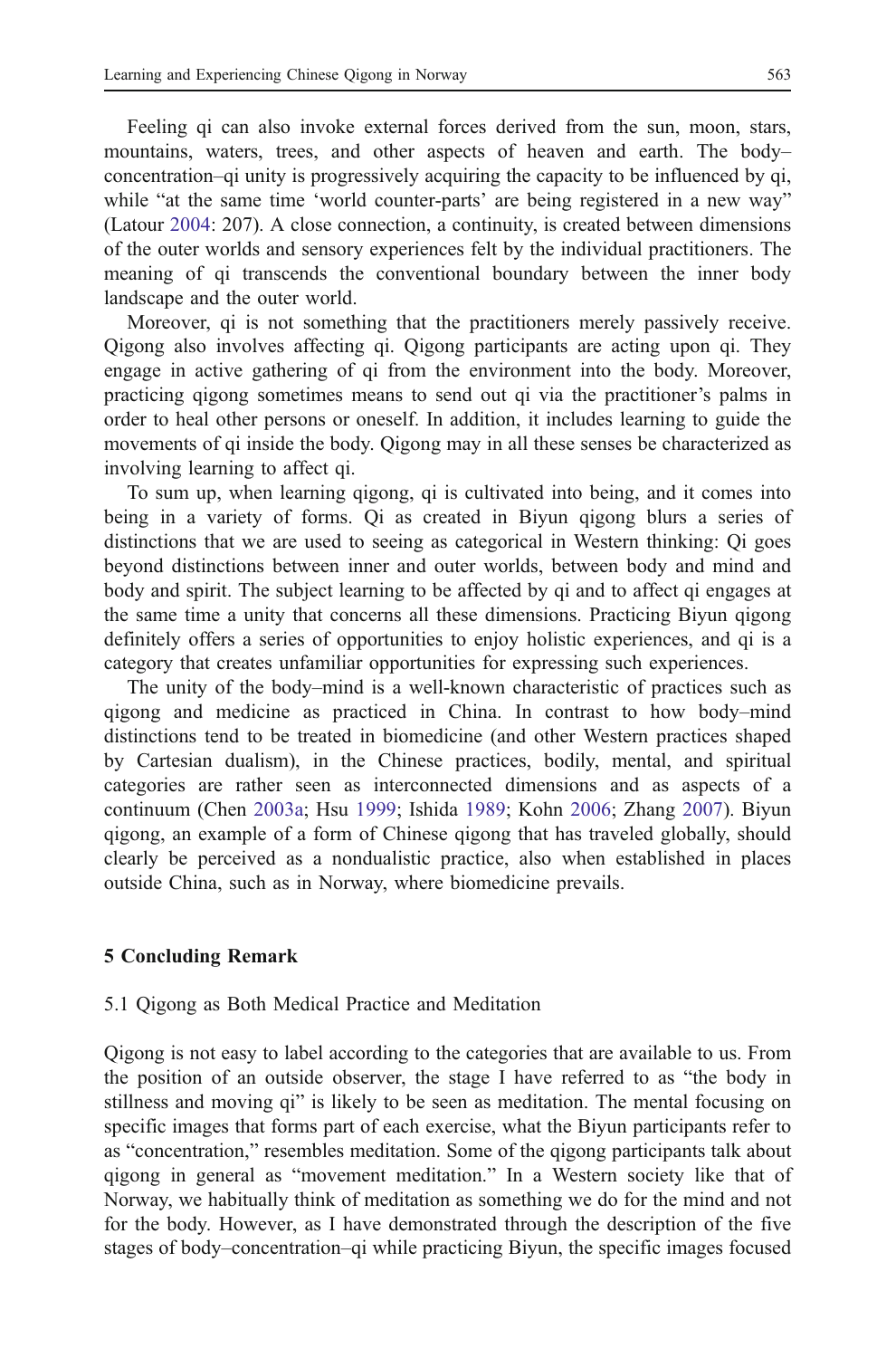<span id="page-19-0"></span>on in the concentrations include joints, muscles, internal organs, and other domains of the body, as well as mindful and spiritual dimensions. Thus, if we want to use meditation to describe qigong, we must emphasize that it is a meditation for all dimensions of the person and not only for the mind.

The Biyun instructors, however, emphasize that Biyun is a form of medical qigong. They announce that positive health outcomes can be expected and they persistently, from the beginners' to the advanced courses, tell stories about persons having experienced healing and improved health after beginning to practice qigong. Some indeed have stunning stories to tell about the healing influence they feel qigong practice has had on their problems. Many of the participants in Biyun groups explain that they continue to practice primarily because they feel qigong has beneficial effects on their health and bodily problems. In this respect, Biyun qigong definitely deserves to be called a medical practice. Yet, qigong as a medical practice is seen as healing not only the physiological dimensions, but it is also addressing emotional, spiritual, and ethical dimensions. If we want to use the terms "meditation" and "medical practice," I suggest one should underline that this form of meditation is for the body and mind, and this medicine is also for the body and mind.

Acknowledgements I am greatly indebted to Inger Altern and Ellen Kristvik for the fruitful long-term collaboration and the helpful comments on earlier drafts of this article. Special thanks to Elisabeth Hsu for several rounds with extensive comments and constructive suggestions for revisions. I would also like to extend thanks to the colleagues at the Section for medical anthropology and medical history at the University of Oslo for discussions and feedback on earlier versions. I am grateful for insightful comments and good suggestions from two anonymous reviewers. Thank you to the leader of the Biyun Association in Norway, Anne-Marie Giørtz, for reading and commenting on the article. I would also like to thank Biyun instructors and course participants for taking part in interviews and for giving me permission to do participant-observation in their qigong groups. Finally, I acknowledge the Norwegian Health and Rehabilitation Foundation (funding applied for through Norwegian Rheumatism Association) for financial support.

## References

- Akahori, A. (1989). Drug taking and immortality. In L. Kohn, & Y. Sakade (Eds.), Taoist meditation and longevity techniques (pp. 73–98). Ann Arbor: The University of Michigan, Center for Chinese Studies.
- Alter, J. S. (2005). Asian medicine and globalization. Philadelphia: University of Pennsylvania Press.
- Barnes, L. L. (1998). The psychologizing of Chinese healing practices in the United States. Culture Medicine and Psychiatry, 22(4), 413–443.
- Barnes, L. L. (2003). The acupuncture wars: The professionalizing of American acupuncture: A view from Massachusetts. Medical Anthropology, 22(3), 261–301.
- Barnes, L. L. (2005). American acupuncture and efficacy: Meanings and their points of insertion. Medical Anthropology Quarterly, 19(3), 239–266.
- Bivins, R. E. (2000). Acupuncture, expertise, and cross-cultural medicine. New York: Palgrave.
- Busby, H. (1996). Medicines/alternative knowledges: Putting flesh on the bones (using traditional alternative Chinese approaches to healing). In S. Cant, & U. Sharma (Eds.), Complementary and alternative medicine: Knowledge in practice (pp. 135–150). London: Free Association Books.
- Chen, N. N. (2003a). Breathing spaces: Qigong, psychiatry, and healing in China. New York: Columbia University Press.
- Chen, N. N. (2003b). Healing sects and anti-cult campaigns. China Quarterly, 174, 505–520.
- Csordas, T. J. (1990). The 1988 Stirling Award essay—Embodiment as a paradigm for anthropology. Ethos,  $18(1)$ , 5–47.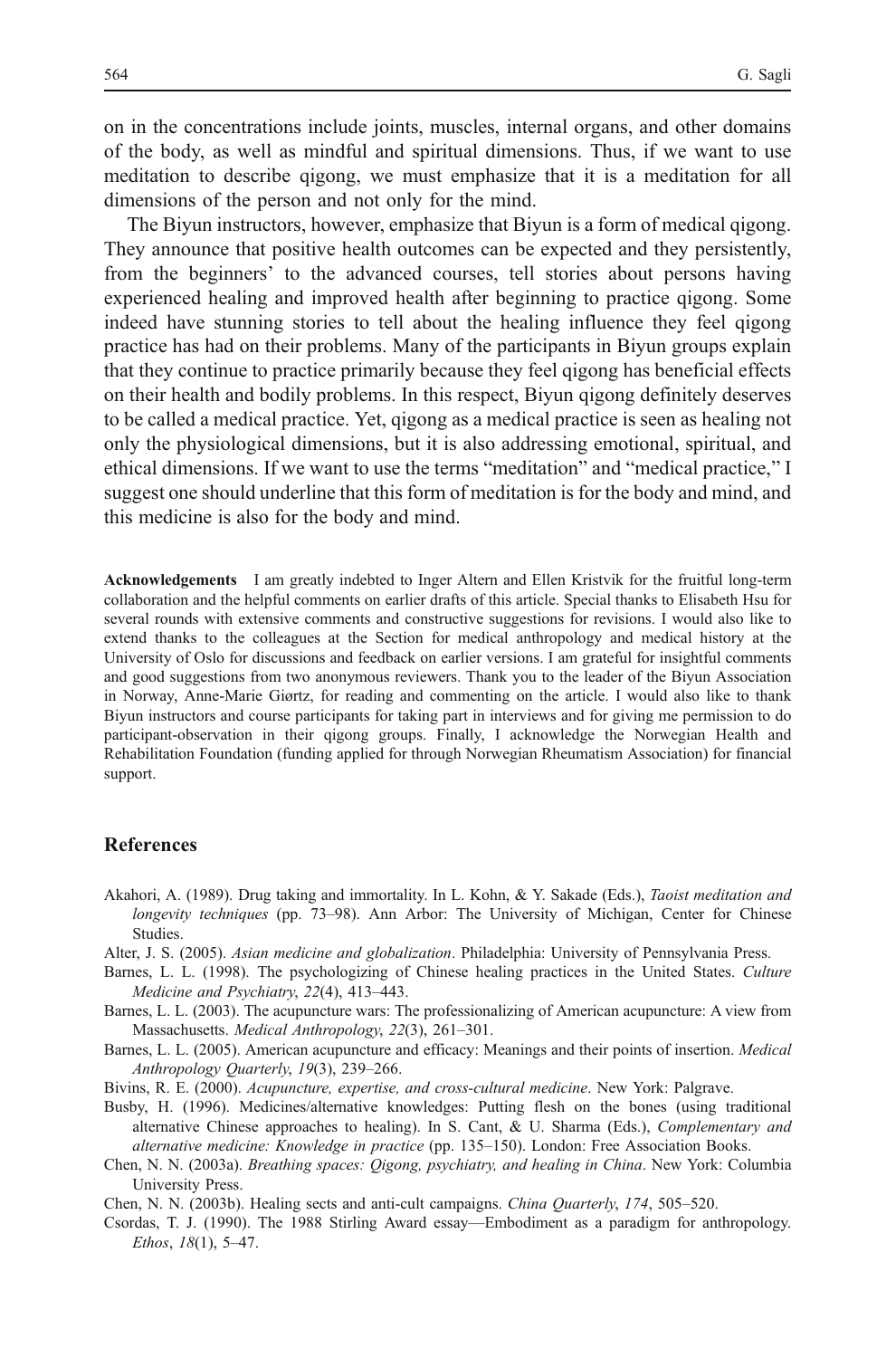Fysioterapeuten, 1, 14–18.

- <span id="page-20-0"></span>Despeux, C. (1989). Gymnastics: The ancient tradition. In L. Kohn, & Y. Sakade (Eds.), Taoist meditation and longevity techniques (pp. 225–261). Ann Arbor: The University of Michigan, Center for Chinese Studies.
- Despeux, C. (2005). Visual representations of the body in Chinese medical and Daoist texts from the Song to the Qing Period (tenth to nineteenth century). Asian Medicine: Tradition and Modernity, 1(1), 10–52.
- Despret, V. (2004). The body we care for: Figures of anthropo-zoo-genesis. Body & Society,  $10(2-3)$ ,  $111-$ 134.

Engel, G. (1977). The need for a new medical model: A challenge for biomedicine. Science, 196, 129–136.

- Engelhardt, U. (2000). Longevity techniques and Chinese medicine. In L. Kohn (Ed.), Daoism handbook (pp. 74–108). Leiden: Brill.
- Fan, X. (2004). Hälsans Tao. Det långa livets hemlighet [The Tao of health. The secret of longevity]. Stockholm: Svenska forlaget.
- Fan, X. (2008). Qigong etter Biyunmetoden [Qigong according to the Biyun method]. Oslo: Emila.
- Farquhar, J. (1994). Knowing practice: The clinical encounter of Chinese medicine. Boulder: Westview. Festvåg, L., Sparre, M., Opheim, A., & Stanghelle, J. K. (2006). For utmattet til å trene? Qigong i behandlingen av personer med Myalgisk Encefalopati [To exhausted to exercise? Qigong, a new approach to training for patients with myalgic encephalopati/chronic fatigue syndrome (ME/CFS)].
- Frank, A. (2004). Falun Gong and the threat of history. In M.A. Tétreault, & R.A. Denemark (Eds.), Gods, guns & globalization: Religious radicalism & international political economy (pp. 233–267). Boulder: Lynne Rienner.
- Frank, A. (2006). Taijiquan and the search for the little old Chinese man: Understanding identity through martial arts. New York: Palgrave.
- Frank, R., & Stollberg, G. (2004). Conceptualizing hybridization: On the diffusion of Asian medical knowledge to Germany. International Sociology, 19(1), 71–88.
- Harper, D. J. (1998). *Early Chinese medical literature*. New York: Kegan Paul.
- Hsu, E. (1999). The transmission of Chinese medicine. Cambridge: Cambridge University Press.
- Hsu, E. (2007). The biological in the cultural: The five agents and the body ecologic in Chinese medicine. In D. Parkin, & S. Ulijaszek (Eds.), Holistic anthropology: Emergence and convergence (pp. 91–126). New York: Berghahn.
- Hsu, E. & Høg, E., eds. (2002). Countervailing creativity: Patient agency in the globalisation of Asian medicines. Anthropology & Medicine: Special Issue, (93).
- Ishida, H. (1989). Body and mind: The Chinese perspective. In L. Kohn, & Y. Sakade (Eds.), Taoist meditation and longevity techniques (pp. 41–71). Ann Arbor: The University of Michigan, Center for Chinese Studies.
- Johansson, M., Hassmen, P., & Jouper, J. (2008). Acute effects of Qigong exercise on mood and anxiety. International Journal of Stress Management, 15(2), 199–207.
- Jouper, J., Hassmen, P., & Johansson, M. (2006). Qigong exercise with concentration predicts increased health. American Journal of Chinese Medicine, 34(6), 949–957.
- Kerr, C. (2002). Translating "mind-in-body": Two models of patient experience underlying a randomized controlled trial of Qigong. Culture Medicine and Psychiatry, 26(4), 419–447.
- Kohn, L. (1989). Guarding the one: Concentrative meditation in Taoism. In L. Kohn, & Y. Sakade (Eds.), Taoist meditation and longevity techniques (pp. 125–159). Ann Arbor: The University of Michigan, Center for Chinese Studies.
- Kohn, L. (Ed.) (2000). In Daoism handbook. Brill: Brill Academic.
- Kohn, L. (2006). The subtle body ecstasy of Daoist inner alchemy. Acta Orientalia, 59(3), 325–340.
- Kohn, L. (2007). Daoyin: Chinese healing exercises. Asian Medicine: Tradition and Modernity, 3(1), 103– 129.
- Komjathy, L. (2006). Qigong in America. In L. Kohn (Ed.), Daoist body cultivation: Traditional models and contemporary practices (pp. 203–235). Magdalene: Three Pines.
- Larsen, Ø., & Olsen, O. B. (1996). The shaping of a profession: Physicians in Norway, past and present. Canton: Science History.
- Latour, B. (2004). How to talk about the body? The normative dimension of science studies. Body  $\&$ Society, 10(2-3), 205-229.
- Linder, K., & Svärdsudd, K. (2006). Qigong har stressdämpande effekt [Qigong has stress reducing effects]. Läkartidningen, 103(24–25), 1942–1945.
- Lo, V. (2001). The influence of nurturing life culture on the development of Western Han acumoxa theraphy. In E. Hsu (Ed.), Innovation in Chinese medicine (pp. 19–50). Cambridge: Cambridge University Press.